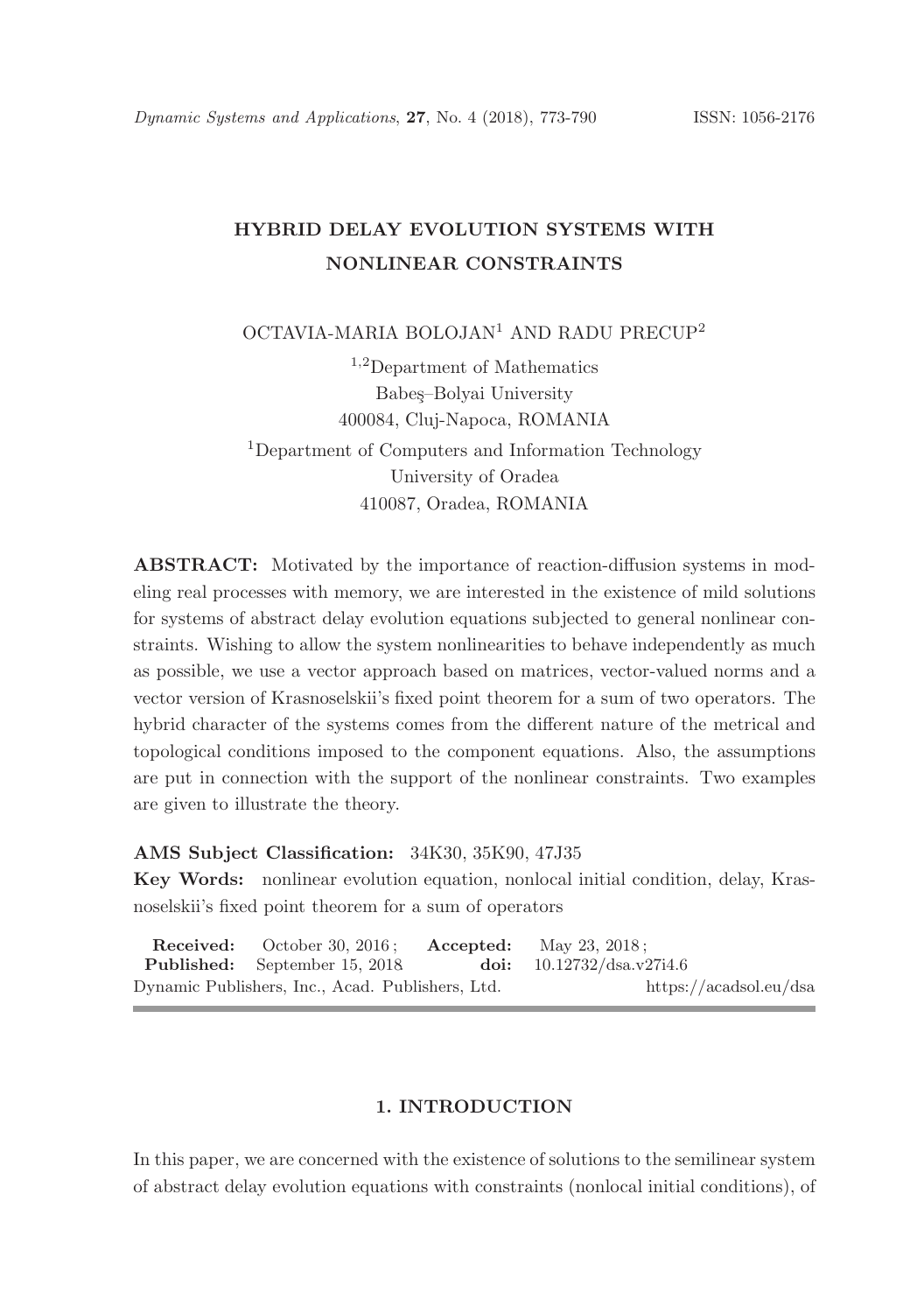the type

$$
\begin{cases}\nu'_{i}(t) + A_{i}u_{i}(t) = F_{i}(t, u_{t}), & t \in [0, T] \\
g_{i}(u)(t) = 0, & t \in [-\tau, 0] \\
i = 1, ..., n.\n\end{cases}
$$
\n(1.1)

Here  $n \geq 1$ , and for each  $i \in J := \{1, ..., n\}$ , the linear operator  $-A_i : D(A_i) \subseteq$  $X_i \to X_i$  generates a  $C_0$ -semigroup of contractions  $\{S_i(t); t \geq 0\}$  on a Banach space  $(X_i, |.|_{X_i})$ ,  $\tau \geq 0$ ,  $u \in C([-\tau, T], X)$ , where  $X = X_1 \times ... \times X_n$ , and for each t,  $u_t$  is the restriction of u to  $[t - \tau, t]$  shifted to the interval  $[-\tau, 0]$ , i.e.,  $u_t \in C([-\tau, 0], X)$ and

$$
u_t(s) = u(t+s), \quad s \in [-\tau, 0]. \tag{1.2}
$$

The nonlinear perturbations in equations are given by the continuous mappings  $F_i$ from  $[0, T] \times C([-\tau, 0], X)$  to  $X_i$ , and the constraints are expressed by the continuous mappings  $g_i$  from  $C$  ([ $-\tau$ , T], X) to  $C$  ([ $-\tau$ , 0], X).

Here are some particular cases of equations that could appear in system (1.1):

(E1) If  $\tau = 0$ , then  $u_t$  reduces to  $u(t)$  and the equations of the system are without delay, of the form

$$
u'_{i}(t) + A_{i}u_{i}(t) = F_{i}(t, u(t)).
$$

(E2) The following delay equations

$$
u'_{i}(t) + A_{i}u_{i}(t) = G_{i}(t, u(t), u_{1}(t - \gamma_{1}), ..., u_{n}(t - \gamma_{n})),
$$
\n(1.3)

where  $\gamma_1, ..., \gamma_n \geq 0$  are given numbers, are particular cases of the equations from (1.1). In this case  $\tau = \max\{\gamma_1, ..., \gamma_n\}$  and the delays are *discretely distributed* in the interval  $[0, \tau]$ .

(E3) It may happen that the delays  $\gamma_1, ..., \gamma_n$  in (1.3) are continuous nonnegative functions of time, so that (1.3) takes the form

$$
u'_{i}(t) + A_{i}u_{i}(t) = G_{i}(t, u(t), u_{1}(t - \gamma_{1}(t)), ..., u_{n}(t - \gamma_{n}(t))).
$$

Then  $\tau = \max\left\{ |\gamma_1|_{C[0,T]}, ..., |\gamma_n|_{C[0,T]} \right\}$  and the delays are *time-depending discretely* distributed in  $[0, \tau]$ .

(E4) The general form of the system (1.1) also covers, as a particular case, the integro-differential systems whose equations are of the form

$$
u'_{i}(t) + A_{i}u_{i}(t) = G_{i}\left(t, u(t), \int_{0}^{\tau} h_{1}(t, s, u_{1}(t-s)) ds, ..., \int_{0}^{\tau} h_{n}(t, s, u_{n}(t-s)) ds\right),
$$

with the delays *continuously distributed* on  $[0, \tau]$ .

As concerns the constraints in system  $(1.1)$ , let us mention some particular cases: (C1) Initial condition:

$$
u_0=\varphi,
$$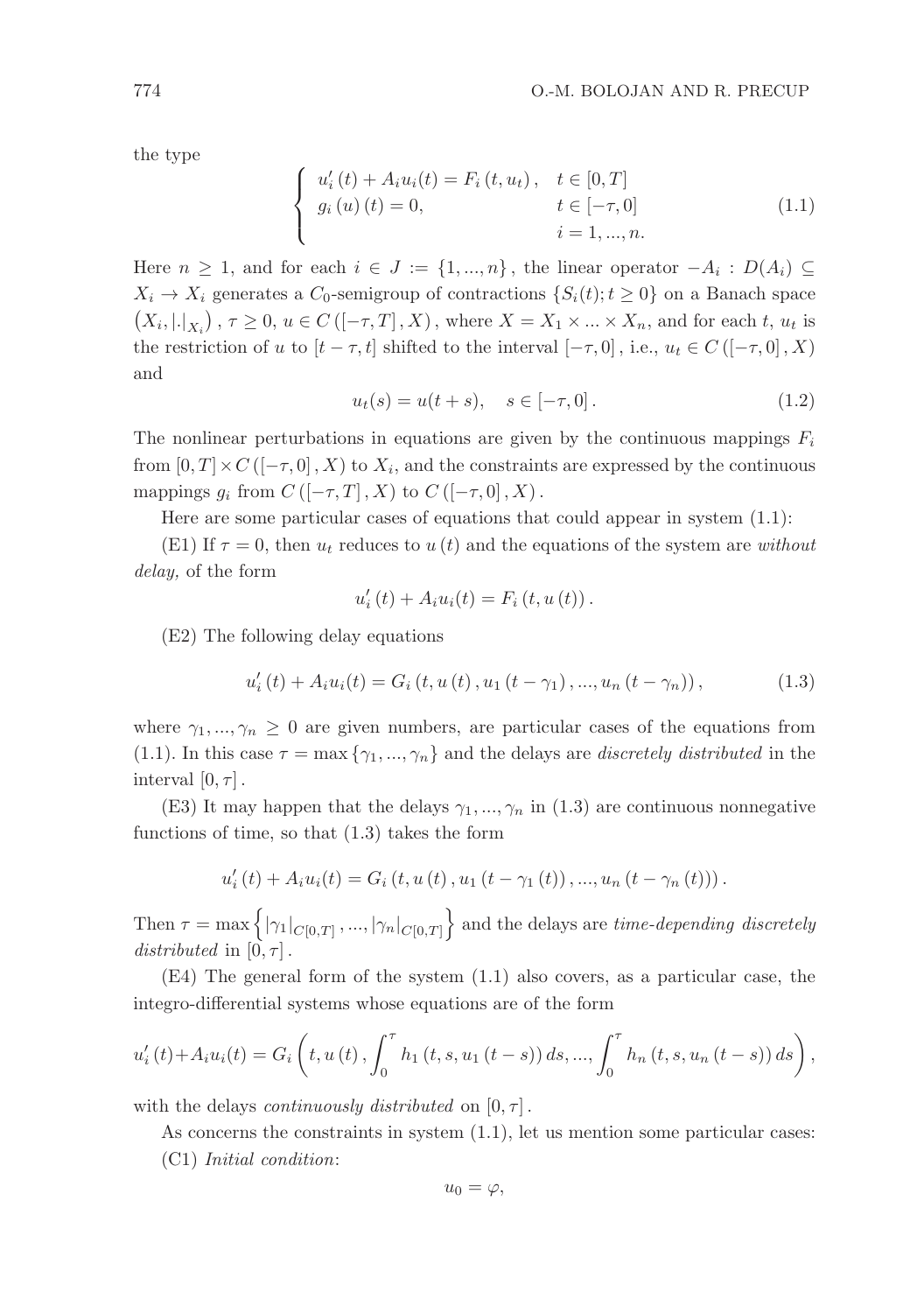where  $\varphi \in C([-\tau,0],X)$  is given. Explicitly, this means  $u(s) = \varphi(s)$  for every  $s \in [-\tau, 0]$ . In this case  $g(u) = \varphi - u_0$ .

(C2) Linear multi-point conditions (linear nonlocal initial conditions of discrete type):

$$
u_i(s) = \varphi_i(s) + \sum_{j=1}^{m_i} a_{ij}(s) u_i(s + t_{ij}), \quad s \in [-\tau, 0], \ i = 1, ..., n,
$$
 (1.4)

where  $0 < t_{ij} < t_{i,j+1} \leq T$  for  $j = 1, ..., m_i$  and  $i = 1, ..., n$ . In this case  $g_i(u)(s) =$  $\varphi_i(s) - u_i(s) + \sum_{j=1}^{m_i} a_{ij}(s) u_i(s+t_{ij})$ . These conditions include in particular the initial condition, and the periodicity condition

$$
u_0=u_T,
$$

which explicitly means that  $u(s) = u(T+s)$  for every  $s \in [-\tau, 0]$ .

Physically, if  $\tau = 0$  and  $u(t)$  stands for the state at time t of a process taking place in a spatial domain, being a function of space variable x, i.e.,  $u(t)(x) = u(x, t)$ , the periodic condition requires that the final state of the process coincides with the initial state, i.e.,  $u(x,T) = u(x,0)$ . However, due to stimulatory or inhibitory exterior sources, one may expect an increased or a decreased final state, that is

$$
u(x,T) = \omega(x) u(x,0),
$$

with  $\omega(x) \geq 1$ , or  $\omega(x) \leq 1$ , respectively. Such kind of conditions were considered in [24], and are also covered by  $(1.4)$ .

(C3) Linear nonlocal initial conditions of continuous type, given by integrals:

$$
u_0 = \varphi + \int_0^T k(\cdot, t) u_t dt,
$$

or explicitly

$$
u_i(s) = \varphi_i(s) + \int_0^T k_i(s, t) u_i(t + s) dt
$$
  
=  $\varphi_i(s) + \int_s^{T+s} k_i(s, t - s) u_i(t) dt, \quad s \in [-\tau, 0].$ 

For  $\tau = 0$ , this condition reduces to

$$
u_i(0) = \varphi_i^0 + \int_0^T k_i(t) \, u_i(t) \, dt,
$$

and we can understand it as in [33], assuming that the concentration of some diffusing substance whose initial level is unspecified, is balanced against some weighted average of all levels of concentration along the time interval  $[0, T]$ .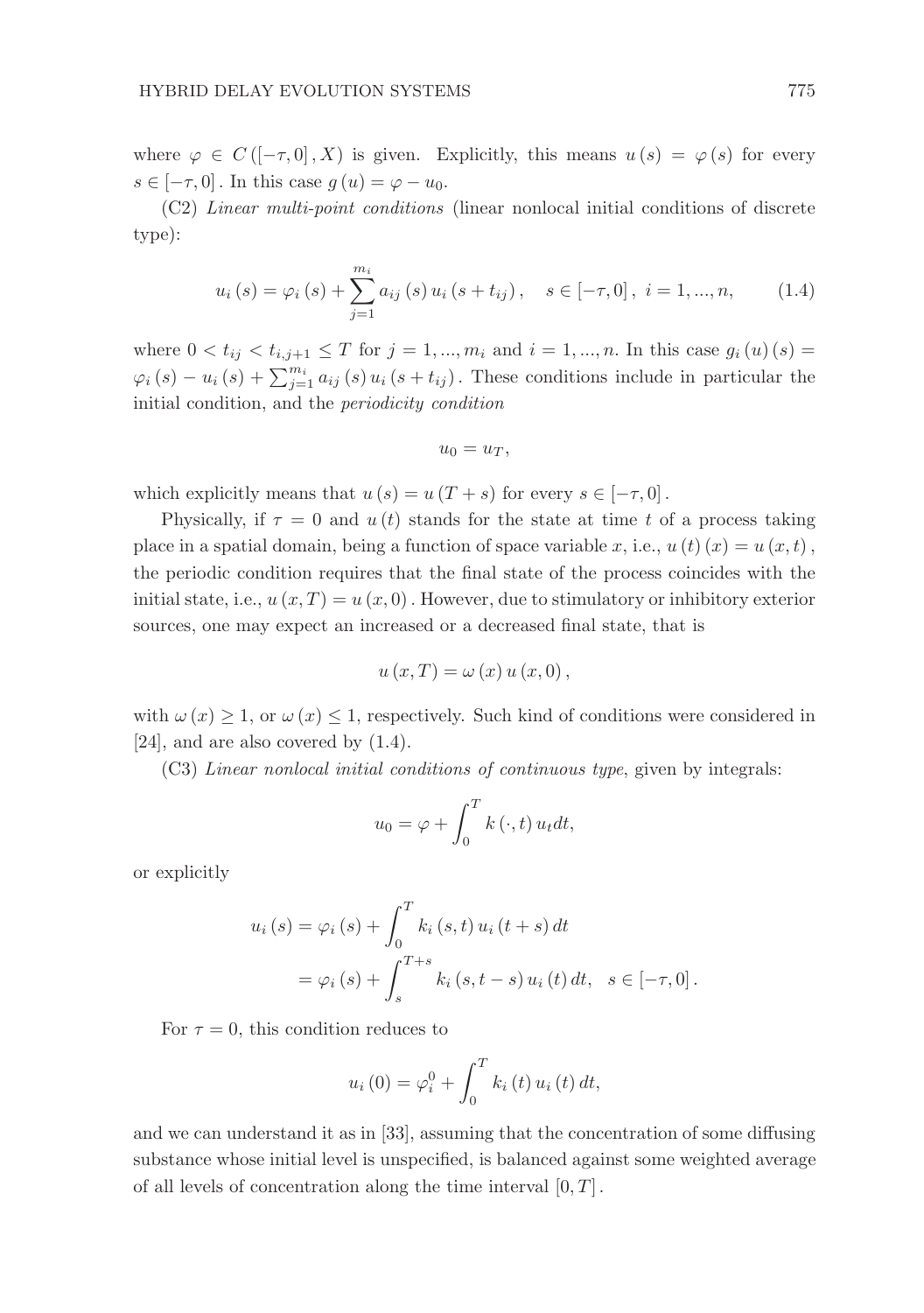Since Volterra's pioneering works on integro-differential equations with delayed effects in population dynamics and materials with memory, the theory of delay differential equations progressed dramatically stimulated by the development of functional analysis and its numerous real world applications, wherever (in physics, chemistry, biology, medicine, economy etc, see e.g., [25]) the evolution of a process depends on its history in an essential way.

Differential equations with general boundary conditions of multi-point or integral type, have a long history (see, e.g. Cioranescu [16], Whyburn [46], Conti [17]), and have gained a special attention in the last decades motivated by concrete applications in different domains. See, for example, [2], [3], [5], [6], [8], [19], [23], [30], [31], [36], [39], [45], the recent survey paper [40] and the references therein.

For parabolic problems with nonlocal initial conditions we mention the papers of Kerefov [24], Vabishchevich [41], Chabrowski [14], Deng [18], Pao [37], Olmstead and Roberts [33], and Chapter 10 in [28], where nonlocal versions of some deterministic models from physics, mechanics, biology and medicine are stated. Abstract evolution equations with nonlocal initial conditions were considered by Byszewski [12], Jackson [22], Lin and Liu [26]. For more recent contributions, we refer the readers to the papers [4], [7], [9], [10], [13], [21], [26], [27], [29], [32], [35], [44] and the very recent monograph [11].

Throughout the paper, by  $[-\tau, a]$  we shall denote the *support* of the constraints, that is the smallest subinterval  $[-\tau, a]$  with  $0 \le a \le T$  such that

$$
g_i(u) = g_i(v), \t i = 1,...,n,
$$
  
for every  $u, v \in C([-\tau, T], X)$  with  $u|_{[-\tau, a]} = v|_{[-\tau, a]}.$ 

Here by  $u|_{[-\tau,a]}$  we mean the restriction of the function u to the interval  $[-\tau,a]$ .

The notion of support plays an essential role in the existence results for nonlocal problems, as first shown in the papers [3] and [4]. More exactly, in these papers it is shown that stronger conditions on nonlinearities have to be asked on the support subinterval, compared to those required on the rest of the interval on which the problem is considered. Mathematically, the integral equation equivalent to the nonlocal problem is of Fredholm type on the support interval, and of Volterra type on the rest of the interval. From a physical point of view, the evolution of a process is subjected to some constraints until a given moment of time, and becomes free of any constraints after that moment.

This double nature Fredholm–Volterra of the nonlocal problems, due to the support of the nonlocal conditions, makes useful to consider a split norm on the functional space where the problem is investigated. Thus, for the delay system (1.1), we shall consider here for the first time the split norm on  $C$  ([ $-\tau$ , T],  $X_i$ ), defined by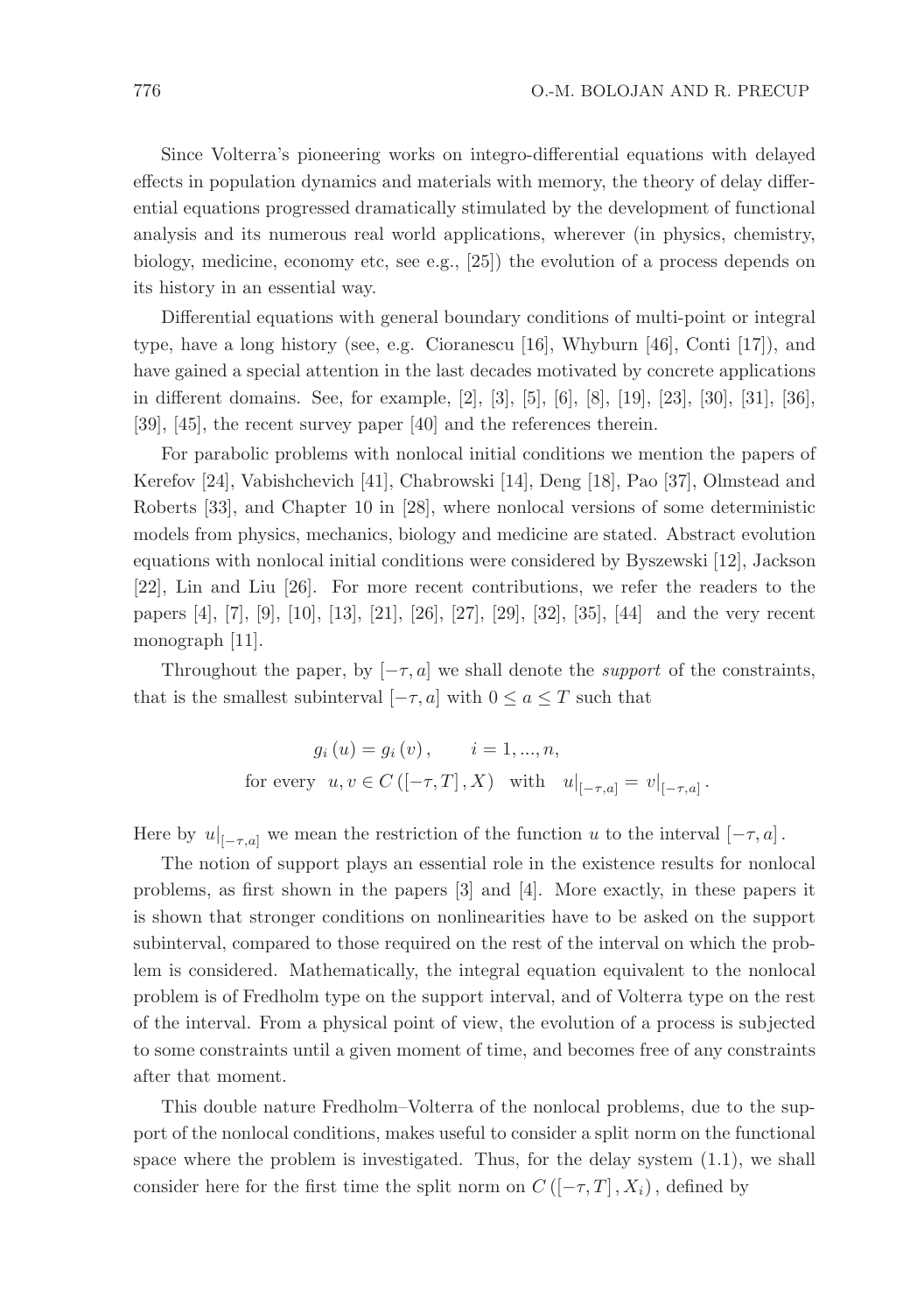$$
|u|_{\tau} = \max \left\{ |u|_{C([-\tau,a],X_i)}, \quad |u|_{C_{\theta}([a-\tau,T],X_i)} \right\},\tag{1.5}
$$

where  $|u|_{C([-\tau,a],X_i)}$  is the usual max norm

$$
|u|_{C([-\tau,a],X_i)} = \max_{t \in [-\tau,a]} |u(t)|_{X_i},
$$

while for any  $\theta > 0$ ,  $|u|_{C_{\theta}([a-\tau,T],X_i)}$  is the Bielecki type norm on  $C([a-\tau,T],X_i)$ ,

$$
|u|_{C_{\theta}([a-\tau,T],X_i)} = \max_{t \in [a,T]} (|u_t|_{C([-\tau,0],X_i)} e^{-\theta(t-a)}).
$$

In the particular case of equations without delay, when  $\tau = 0$ , the norm (1.5) reduces to the split norm that we already considered in our previous papers [3]-[5], [30] and [31].

As we shall see in the sequel, the hybrid character of the system comes from the different compactness properties associated to the equations of the system. The system will be split into to subsystems: the first m equations, and the last  $n$ m equations  $(0 \leq m \leq n)$ , and two existence results will be proved. The first one assumes on  $g_i$ , Lipschitz condition for  $i = 1, ..., m$ , and completely continuity and some growth condition for  $i = m + 1, ..., n$ ; the second result requires the Lipschitz condition for all the mappings  $g_i$   $(i = 1, ..., n)$ . Both results require for  $i = 1, ..., m$ , that the operator  $-A_i$  generate a  $C_0$ -semigroup of contractions, and the mapping  $F_i$ satisfies a Lipschitz condition, while for  $i = m+1, ..., n$ , that  $-A_i$  generates a compact  $C_0$ −semigroup of contractions, and  $F_i$  satisfies only a growth condition. The proof of these two results is based on a vector version of Krasnoselskii's fixed point theorem for a sum of a compact map and a generalized contraction in Perov's sense.

### 2. PRELIMINARIES

For the treatment of systems we use the vector approach based on vector-valued metrics and norms, and matrices instead of constants.

Let us make the convention that the elements of  $\mathbb{R}^n$  are seen as column vectors. By a vector-valued metric on a set Y we mean a mapping  $d: Y \times Y \to \mathbb{R}^n_+$  such that  $d(x, y) = 0$  if and only if  $x = y$ ;  $d(x, y) = d(y, x)$  for all  $x, y \in Y$  and  $d(x, y) \leq y$  $d(x, z) + d(z, y)$  for all  $x, y, z \in Y$ . Here by  $\leq$  we mean the natural componentwise order relation of  $\mathbb{R}^n$ , more exactly, if  $r, s \in \mathbb{R}^n$ ,  $r = (r_1, ..., r_n)$ ,  $s = (s_1, ..., s_n)$ , then by  $r \leq s$  one means that  $r_i \leq s_i$  for  $i = 1, ..., n$ . A set Y together with a vector-valued metric d is called a *generalized metric space*. For such a space, the notions of Cauchy sequence, convergence, completeness, open and closed set, are similar to those in usual metric spaces.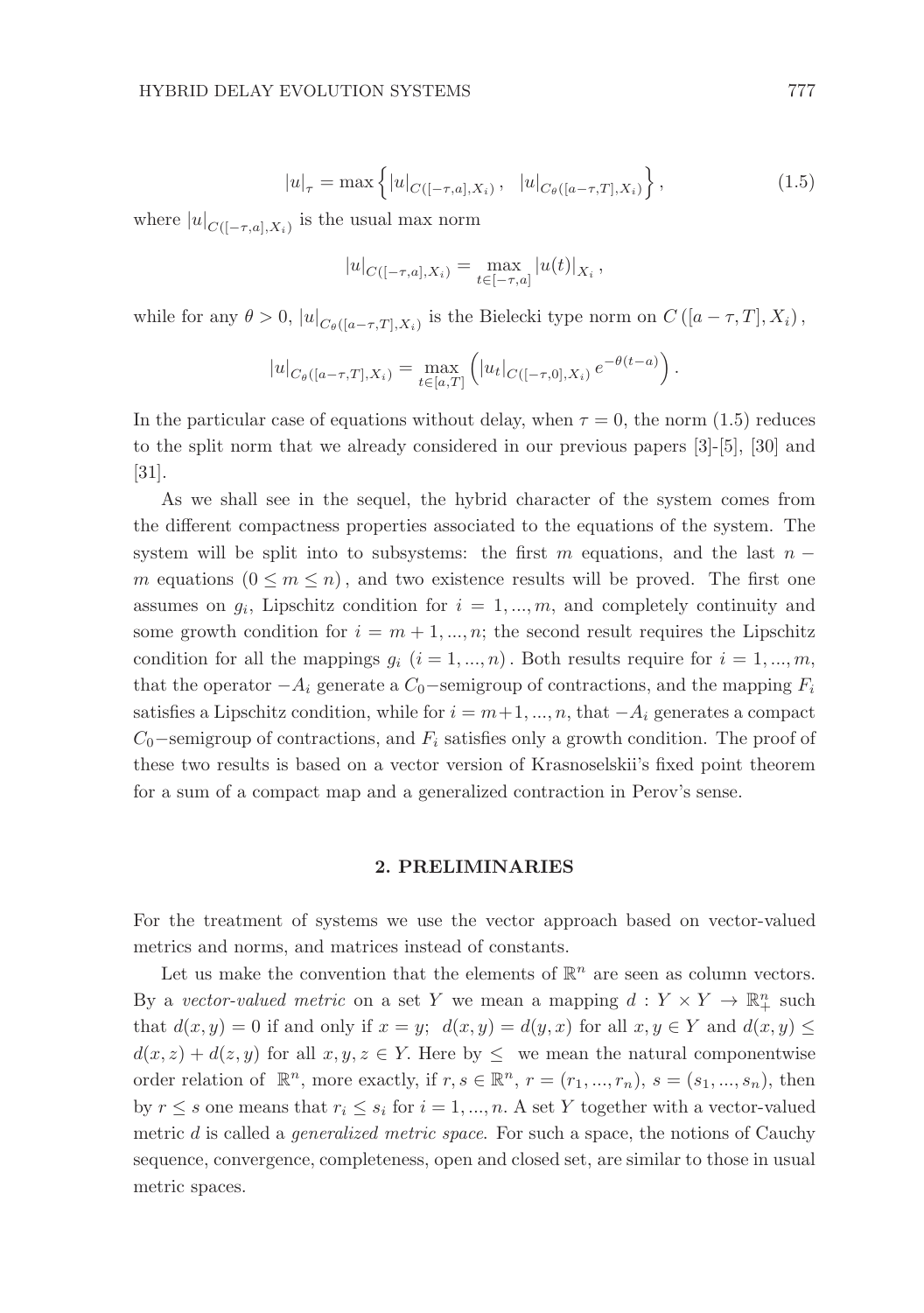Similarly, a vector-valued norm on a linear space  $Y$ , is defined as being a mapping  $\|\cdot\|$  :  $Y \to \mathbb{R}^n_+$  with  $\|x\| = 0$  only for  $x = 0$ ;  $\|\lambda x\| = |\lambda| \|x\|$  for  $x \in Y$ ,  $\lambda \in \mathbb{R}$ , and  $||x + y|| \le ||x|| + ||y||$  for every  $x, y \in Y$ . To any vector-valued norm  $||.||$  one can associate the vector-valued metric  $d(x, y) := ||x - y||$ . A linear space Y endowed with a vector-valued norm  $\|\cdot\|$  is called a *generalized Banach space* if Y is complete with respect to the associated vector-valued metric d.

If  $(Y, d)$  is a generalized metric space with d taking values in  $\mathbb{R}^n$ , we say that a mapping  $N: Y \to Y$  is a *generalized contraction* (in Perov's sense) if there exists a square matrix M of size n with nonnegative entries such that its powers  $M^k$  tend to the zero matrix 0 as  $k \to \infty$ , and

$$
d(N(x), N(y)) \leq Md(x, y) \text{ for all } x, y \in Y.
$$

Such a matrix is said to be a Lipschitz matrix. For such type of mappings, the following generalization of Banach's contraction principle holds.

**Theorem 2.1** (Perov). If  $(Y, d)$  is a complete generalized metric space, then any generalized contraction  $N: Y \to Y$  with the Lipschitz matrix M has a unique fixed point  $x^*$ , and

 $d(N^k(x), x^*) \le M^k(I-M)^{-1}d(x, N(x)),$ 

for all  $x \in Y$  and  $k \in \mathbb{N}$  (where I stands for the identity matrix of the same size as  $M$ ).

In this paper we use the following generalization of Theorem 2.1, a vector version of Krasnoselskii's fixed point theorem for a sum of two operators, due to Viorel [42], whose proof is sketched below for the reader's convenience.

**Theorem 2.2.** Let  $(Y, \|\cdot\|)$  be a generalized Banach space,  $D \subset Y$  a nonempty bounded closed convex set and  $N : D \to Y$  a mapping such that

- (i)  $N = A + B$  with  $A : D \to Y$  a generalized contraction in Perov's sense, and  $B: D \to Y$  a compact operator;
- (ii)  $A(u) + B(v) \in D$  for every  $u, v \in D$ .

Then N has at least one fixed point in D.

**Proof.** For any fixed  $v \in D$ , the operator  $u \in D \mapsto A(u) + B(v)$  is a generalized contraction from  $D$  to  $D$ , which by Perov's theorem has a unique fixed point  $u<sub>v</sub>$  in D. Thus we have defined the operator  $S: D \to D$ ,  $S(v) = u_v$ . For any two elements  $v_1, v_2 \in D$ , from

$$
S(v_1) = A(S(v_1)) + B(v_1), \quad S(v_2) = A(S(v_2)) + B(v_2),
$$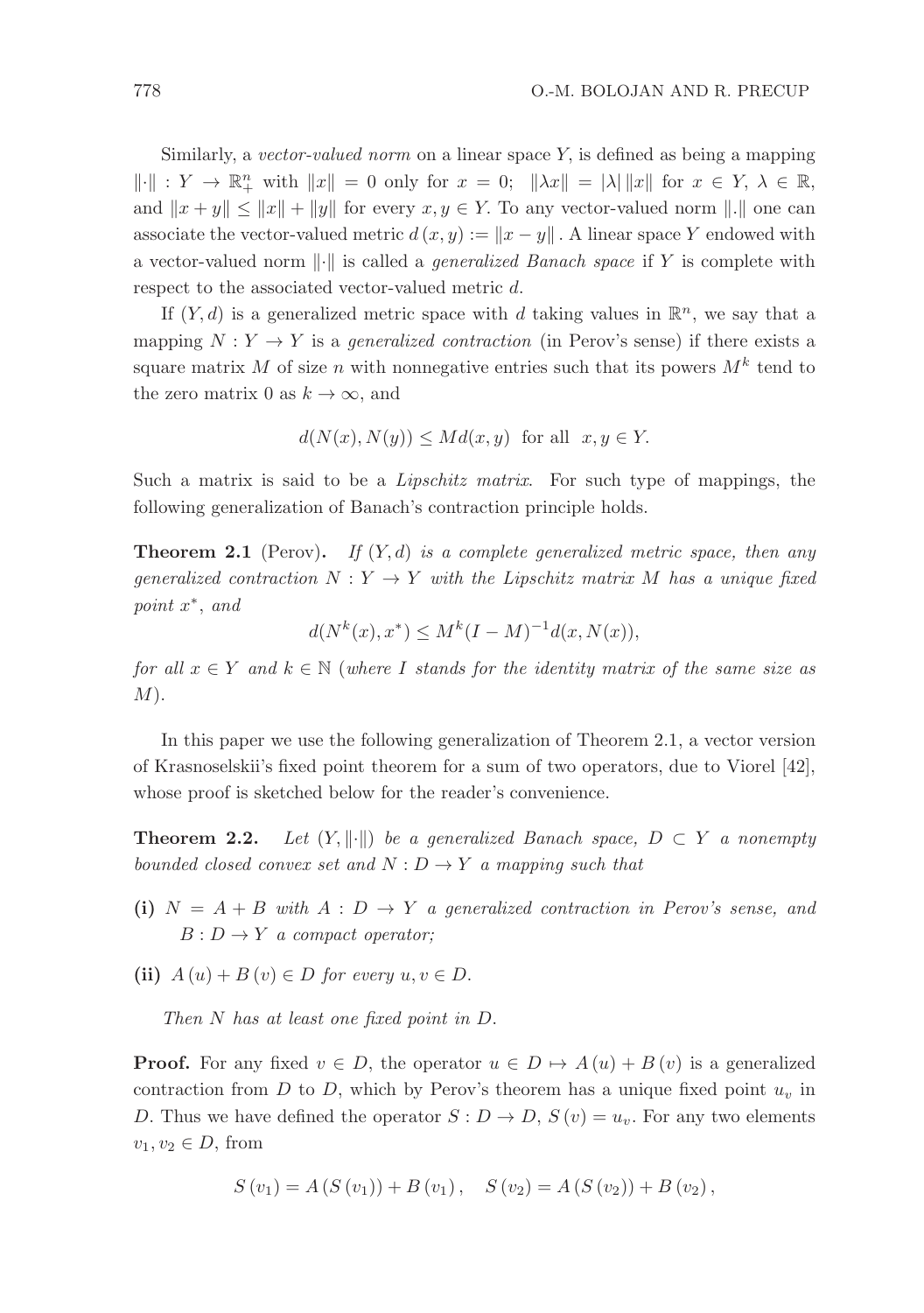since A is a generalized contraction, we deduce that

$$
||S(v_1) - S(v_2)|| \le (I - M)^{-1} ||B(v_1) - B(v_2)||,
$$
\n(2.1)

where M is the Lipschitz matrix of A. From this inequality, the continuity of S is obvious. To show that  $S(D)$  is relatively compact, it is enough to prove that for any sequence  $(v_k)$  of elements from D, there exists a convergent subsequence of  $(S(v_k))$ . Since B is compact, there is a convergent subsequence of  $(B(v_k))$ , still denoted by  $(B(v_k))$  for simplicity. Then from  $(2.1)$ ,

$$
||S(v_k) - S(v_{k+p})|| \le (I - M)^{-1} ||B(v_k) - B(v_{k+p})||,
$$

which shows that  $(S(v_k))$  is a Cauchy sequence. Therefore S is compact. Then Schauder's fixed point theorem implies that  $S$  has at least one fixed point in  $D$ , which is also a fixed point of N. □

There are known several characterizations of matrices like that in Perov's theorem (see, e.g., [1] and [38]). More exactly, for a square matrix M of size n with nonnegative entries, i.e.,  $M \in \mathcal{M}_{n \times n}(\mathbb{R}_+)$ , the following statements are equivalent:

- (a)  $M^k \to 0$  as  $k \to \infty$ ;
- (b)  $I M$  is nonsingular and  $(I M)^{-1} = I + M + M^2 + ...$ ;
- (c) the eigenvalues of M are located inside the unit disc of the complex plane, i.e.,  $\rho(M)$  < 1, where  $\rho(M)$  is the spectral radius of M;
- (d)  $I-M$  is nonsingular and inverse-positive, i.e.,  $(I-M)^{-1}$  has nonnegative entries.

The following two obvious propositions will be used in the proof of the main result:

**Proposition 2.3.** If  $M \in M_{n \times n}(\mathbb{R}_+)$  is a matrix with  $\rho(M) < 1$ , then  $\rho\left(\widetilde{M}\right) < 1$ for every matrix  $\widetilde{M} \in \mathcal{M}_{n \times n}(\mathbb{R}_+)$  whose elements are close enough to the corresponding elements of M.

**Proposition 2.4.** If  $M \in M_{n \times n}(\mathbb{R}_+)$  is a matrix with  $\rho(M) < 1$ , then  $\rho(\widehat{M}) < 1$ for every matrix  $\widehat{M} \in \mathcal{M}_{n \times n}(\mathbb{R}_+)$  such that  $\widehat{M} \leq M$  componentwise.

The role of matrices with spectral radius less than one in the study of operator systems was pointed out in [38], in connection with several abstract principles from nonlinear functional analysis.

Basic notions and results from the semigroup theory that are frequently used in the present work can be found, for example, in [15], [20] and [43].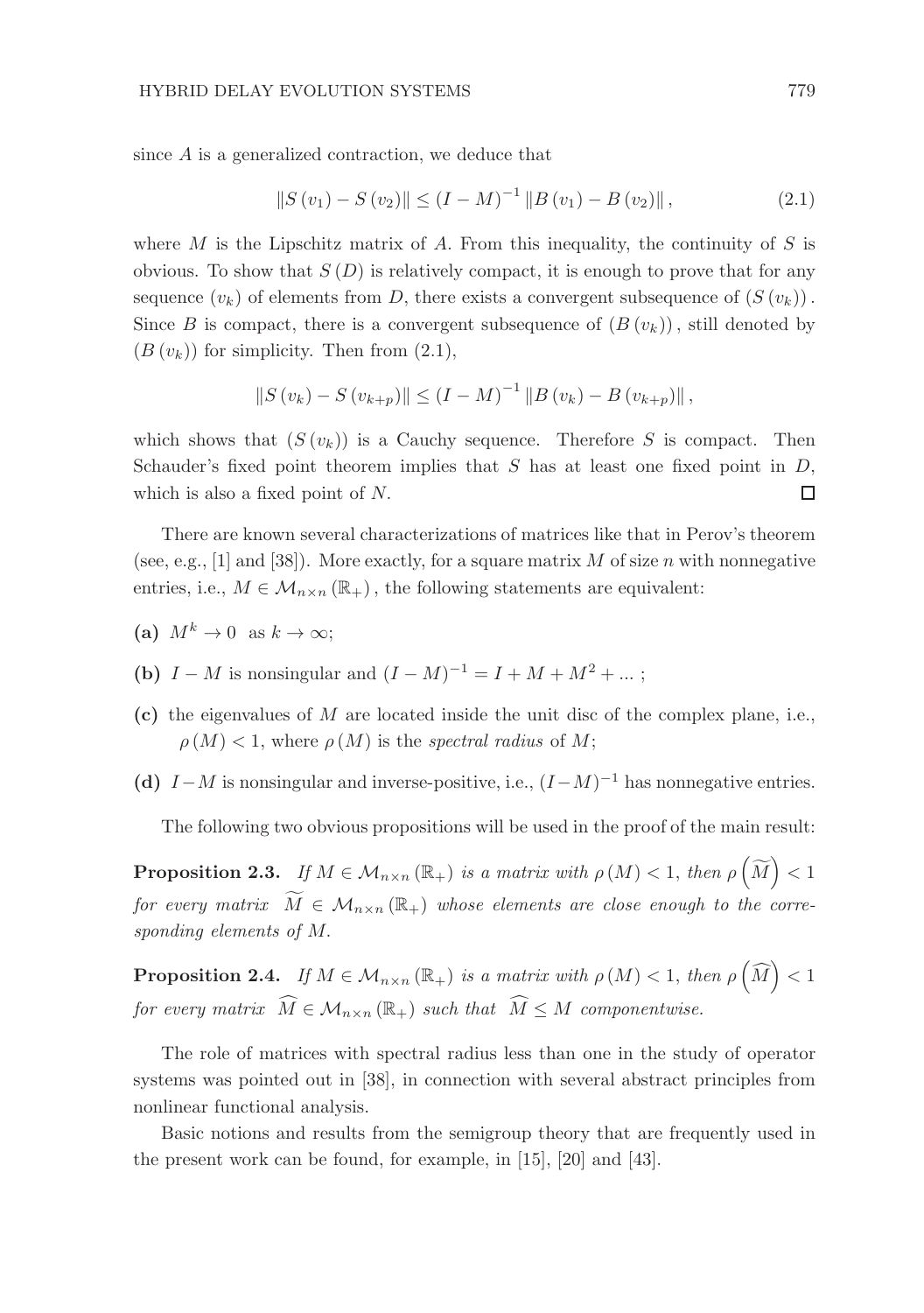### 3. MAIN RESULTS

It is convenient that the constraints in problem (1.1) are written in the equivalent form

$$
u_{i}(t) = \alpha_{i}(u)(t), \quad t \in [-\tau, 0],
$$

where  $\alpha_i(u) = g_i(u) + (u_i)_0$ . The meaning of the notation  $(u_i)_0$  is that given by (1.2), i.e.,  $(u_i)_0 \in C([-\tau,0], X_i)$ ,  $(u_i)_0(s) = u_i(0+s) = u_i(s)$  for  $s \in [-\tau,0]$ . In what follows the conditions on the constraints will be given in terms of the mappings  $\alpha_i : C([-\tau, T], X_i) \to C([-\tau, 0], X_i).$ 

Looking for mild solutions to the problem (1.1), we are led in a standard way to the following integral system  $C$  ([ $-\tau$ , T], X),

$$
\begin{cases}\n u_i(t) = \alpha_i(u)(t), & t \in [-\tau, 0], \\
 u_i(t) = S_i(t) \alpha_i(u)(0) + \int_0^t S_i(t - s) F_i(s, u_s) ds, & t \in [0, T], \\
 i = 1, ..., n.\n\end{cases}
$$
\n(3.1)

We first give a list of conditions in terms of the mappings  $A_i$ ,  $F_i$  and  $\alpha_i$  and of a number  $p > 1$ :

- **(H1)** The linear operator  $-A_i$ :  $D(A_i) \subseteq X_i \to X_i$  generates a  $C_0$ -semigroup of contractions on the Banach space  $X_i$ .
- (H1<sup>\*</sup>) The linear operator  $-A_i: D(A_i) \subseteq X_i \longrightarrow X_i$  generates a compact  $C_0$ semigroup of contractions on the Banach space  $X_i$ .
- (H2) The mapping  $F_i : [0, T] \times C([-\tau, 0], X) \rightarrow X_i$  is continuous and there exist  $a_{ij} \in L^1(0,T;\mathbb{R}_+)$  with  $a_{ij}|_{[0,a]} \in L^p(0,a)$ , and  $c_i \in C([0,T],\mathbb{R}_+)$  for  $j \in J$ , such that

$$
|F_i(t, u)|_{X_i} \le \sum_{j=1}^n a_{ij}(t) |u_j|_{C([-\tau, 0], X_j)} + c_i(t)
$$
\n(3.2)

for all  $u \in C([-\tau,0],X)$  and  $t \in [0,T]$ .

(H2<sup>\*</sup>) The mapping  $F_i : [0, T] \times C([- \tau, 0], X) \rightarrow X_i$  is continuous and there exists  $a_{ij} \in L^1(0,T;\mathbb{R}_+)$  with  $a_{ij}|_{[0,a]} \in L^p(0,a)$  for every  $j \in J$ , such that

$$
|F_i(t, u) - F_i(t, v)|_{X_i} \le \sum_{j=1}^n a_{ij}(t) |u_j - v_j|_{C([-\tau, 0], X_j)}
$$
(3.3)

for  $u, v \in C([-\tau, 0], X)$  and  $t \in [0, T]$ .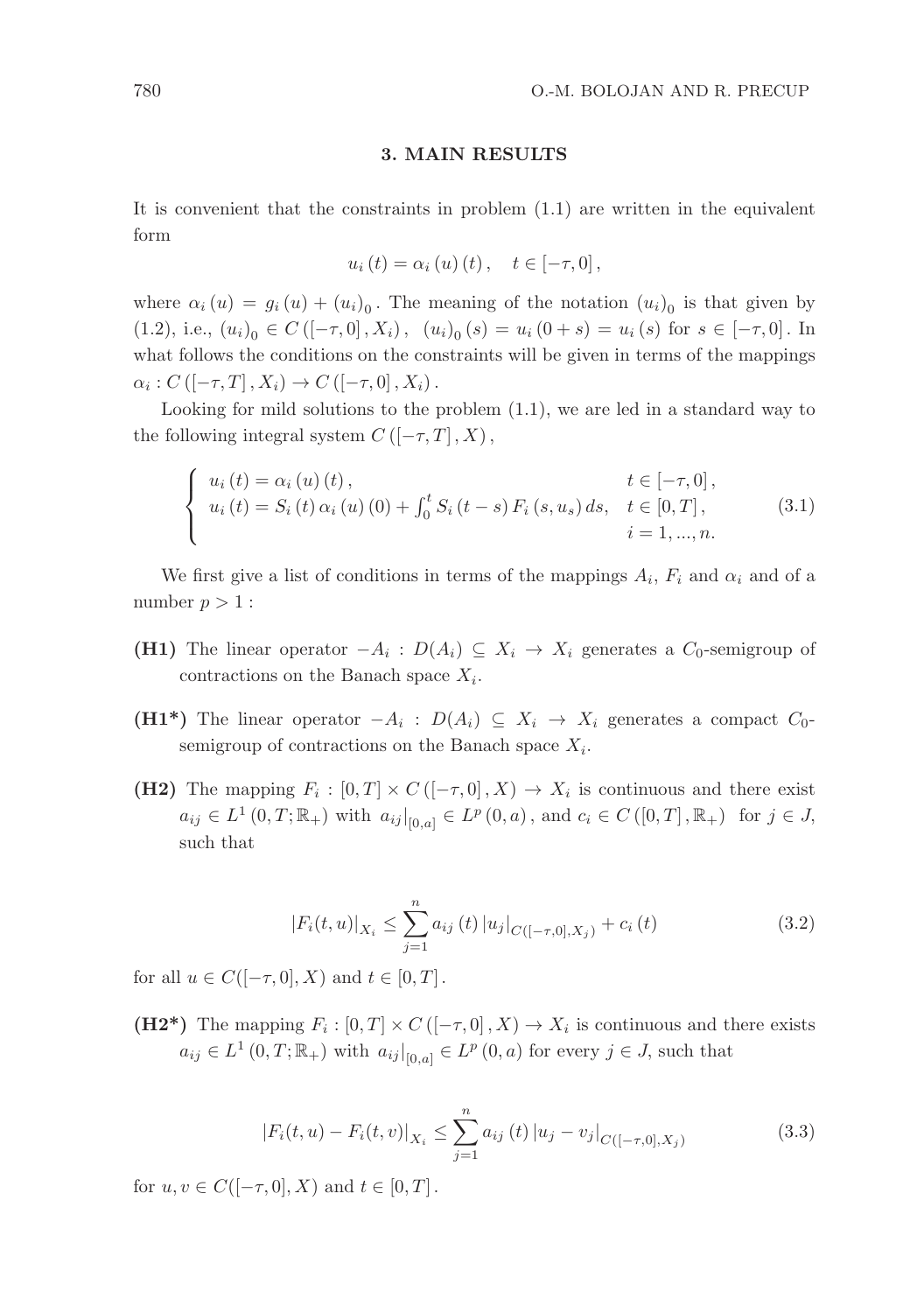(H3) The mapping  $\alpha_i : C([-\tau,T],X) \to C([-\tau,0],X_i)$  is completely continuous and there exist  $b_{ij} \in \mathbb{R}_+$  and  $d_i \in \mathbb{R}_+$  for every  $j \in J$ , such that

$$
|\alpha_i(u)|_{C([-\tau,0],X_i)} \leq \sum_{j=1}^n b_{ij} |u_j|_{C([-\tau,a],X_j)} + d_i
$$
\n(3.4)

for all  $u \in C \left( [-\tau, T], X \right)$ .

(H3<sup>\*</sup>) There exist  $b_{ij} \in \mathbb{R}_+$  for every  $j \in J$ , such that

$$
\left|\alpha_{i}\left(u\right)-\alpha_{i}\left(v\right)\right|_{C\left([- \tau, 0], X_{i}\right)} \leq \sum_{j=1}^{n} b_{ij} \left|u_{j}-v_{j}\right|_{C\left([- \tau, a], X_{j}\right)}
$$
(3.5)

for all  $u, v \in C \left[ [-\tau, T], X \right)$ .

Our assumptions will be given differently on two sets of indices,

$$
J_1 := \{1, ..., m\}
$$
 and  $J_2 := \{m+1, ..., n\}$ ,

where  $0 \le m \le n$ , and it is understood that  $J_1 = \emptyset$  if  $m = 0$ , and  $J_2 = \emptyset$  if  $m = n$ .

**Theorem 3.1.** Assume that the conditions (H1),  $(H2^*)$  and  $(H3^*)$  hold for every  $i \in J_1$ , and that (H1<sup>\*</sup>), (H2) and (H3) hold for every  $i \in J_2$ . In addition assume that the spectral radius of the  $n \times n$  square matrix  $M = [m_{ij}]$ , where

$$
m_{ij} := |a_{ij}|_{L^1(0,a)} + b_{ij},\tag{3.6}
$$

is less than one. Then the problem (1.1) has at least one mild solution on  $[-\tau, T]$ . In case that  $m = n$ , the solution is unique.

**Proof.** The integral system (3.1) can be seen as a fixed point equation  $u = N(u)$  in  $C([- \tau, T], X)$  for the nonlinear operator N from the space  $C([- \tau, T], X)$  to itself,  $N = (N_1, ..., N_n)$ , where  $N_i : C([-\tau, T], X) \to C([-\tau, T], X_i)$  are defined by

$$
N_{i}(u)(t) = \begin{cases} \alpha_{i}(u)(t), & t \in [-\tau, 0], \\ S_{i}(t)\alpha_{i}(u)(0) + \int_{0}^{t} S_{i}(t-s) F_{i}(s, u_{s}) ds, & t \in [0, T]. \end{cases}
$$

Clearly, the operator N admits the representation  $N = A + B$ , where

$$
A = (N_1, ..., N_m, 0, ..., 0), \quad B = (0, ..., 0, N_{m+1}, ..., N_n).
$$

We shall apply the vector version of Krasnoselskii's fixed point theorem to the operator N on the space

$$
C\left(\left[-\tau,T\right],X\right) = C\left(\left[-\tau,T\right],X_1\right) \times \ldots \times C\left(\left[-\tau,T\right],X_n\right)
$$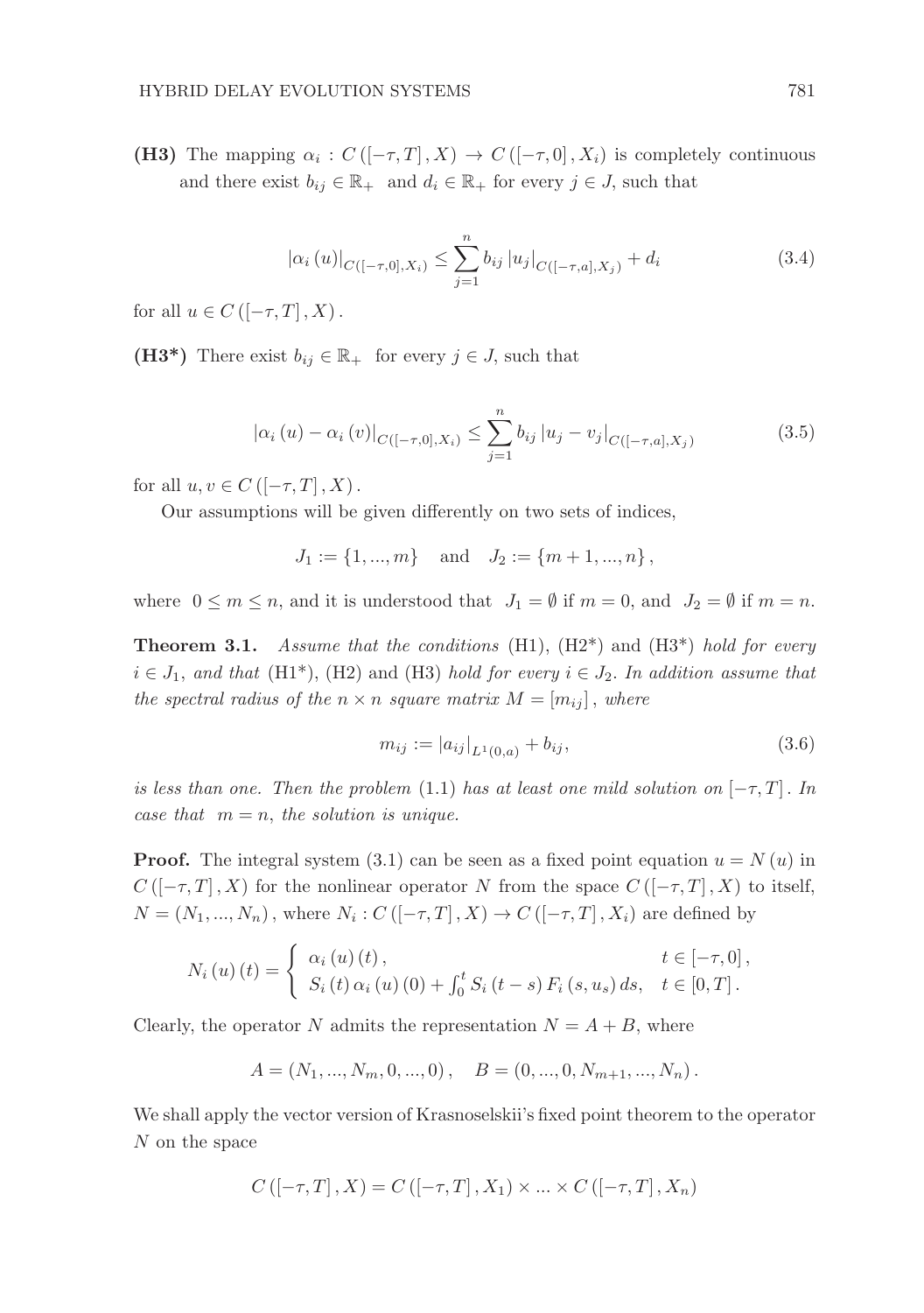endowed with the vector-valued norm

$$
||u|| = (|u_1|_{\tau}, ..., |u_n|_{\tau})^{tr},
$$

where for each *i*, by  $|u_i|_{\tau}$  we mean the norm in  $C([-\tau, T], X_i)$  given by (1.5), with  $\theta > 0$  chosen below. The result will follow from Theorem 2.2 once the following lemmas have been proved:  $\Box$ 

**Lemma 3.2.** There exist  $R_1, ..., R_n \geq 0$  such that  $A(u) + B(v) \in D$  for every  $u, v \in D$ , where

$$
D = \{ u = (u_1, ..., u_n) \in C \left( [-\tau, T], X \right) : ||u_i|_{\tau} \le R_i \text{ for } i \in J \}.
$$

Lemma 3.3. The operator A is a generalized contraction in Perov's sense on  $C \left( \left[ -\tau, T \right], X \right)$ .

**Lemma 3.4.** The operator B is completely continuous on  $C$  ( $[-\tau, T]$ , X).

*Proof of Lemma 3.2.* The fact that  $A(u) + B(v) \in D$  for every  $u, v \in D$  is equivalent to the inequalities

$$
|N_i(u)|_{\tau} \le R_i \quad \text{for} \quad u \in D, \ i \in J. \tag{3.7}
$$

First note that from  $(3.3)$  for  $v = 0$ ,

$$
|F_i(t, u)|_{X_i} \leq \sum_{j=1}^n a_{ij}(t) |u_j|_{C([-\tau, 0], X_j)} + |F_i(t, 0)|_{X_i}.
$$

Hence the condition (3.2) also holds for  $i \in J_1$ , with  $c_i(t) = |F_i(t,0)|_{X_i}$ . Similarly, from (3.5), (3.4) also holds for  $i \in J_1$ , with  $d_i = |\alpha_i(0)|_{C([-7,0], X_i)}$ .

In order to prove (3.7), take any  $u \in D$  and  $i \in J$ . For  $t \in [-\tau, 0]$ ,

$$
|N_i(u)(t)|_{X_i} = |\alpha_i(u)(t)|_{X_i} \leq |\alpha_i(u)|_{C([- \tau, 0], X_i)} \leq \sum_{j=1}^n b_{ij} |u_j|_{C([- \tau, a], X_j)} + d_i. \tag{3.8}
$$

For  $t \in [0, a]$ , since the semigroups are of contractions,

$$
|N_i(u)(t)|_{X_i} \leq |\alpha_i(u)(0)|_{X_i} + \int_0^t |F_i(s, u_s)|_{X_i} ds.
$$

The term  $|\alpha_i(u)(0)|_{X_i}$  is evaluated as in (3.8), while for the integral we have

$$
\int_{0}^{t} |F_{i}(s, u_{s})|_{X_{i}} ds \leq \int_{0}^{t} \left( \sum_{j=1}^{n} a_{ij}(s) |(u_{j})_{s}|_{C([-\tau, 0], X_{j})} + c_{i}(s) \right) ds
$$

$$
= \int_{0}^{t} \left( \sum_{j=1}^{n} a_{ij}(s) |u_{j}|_{C([s-\tau, s], X_{j})} + c_{i}(s) \right) ds.
$$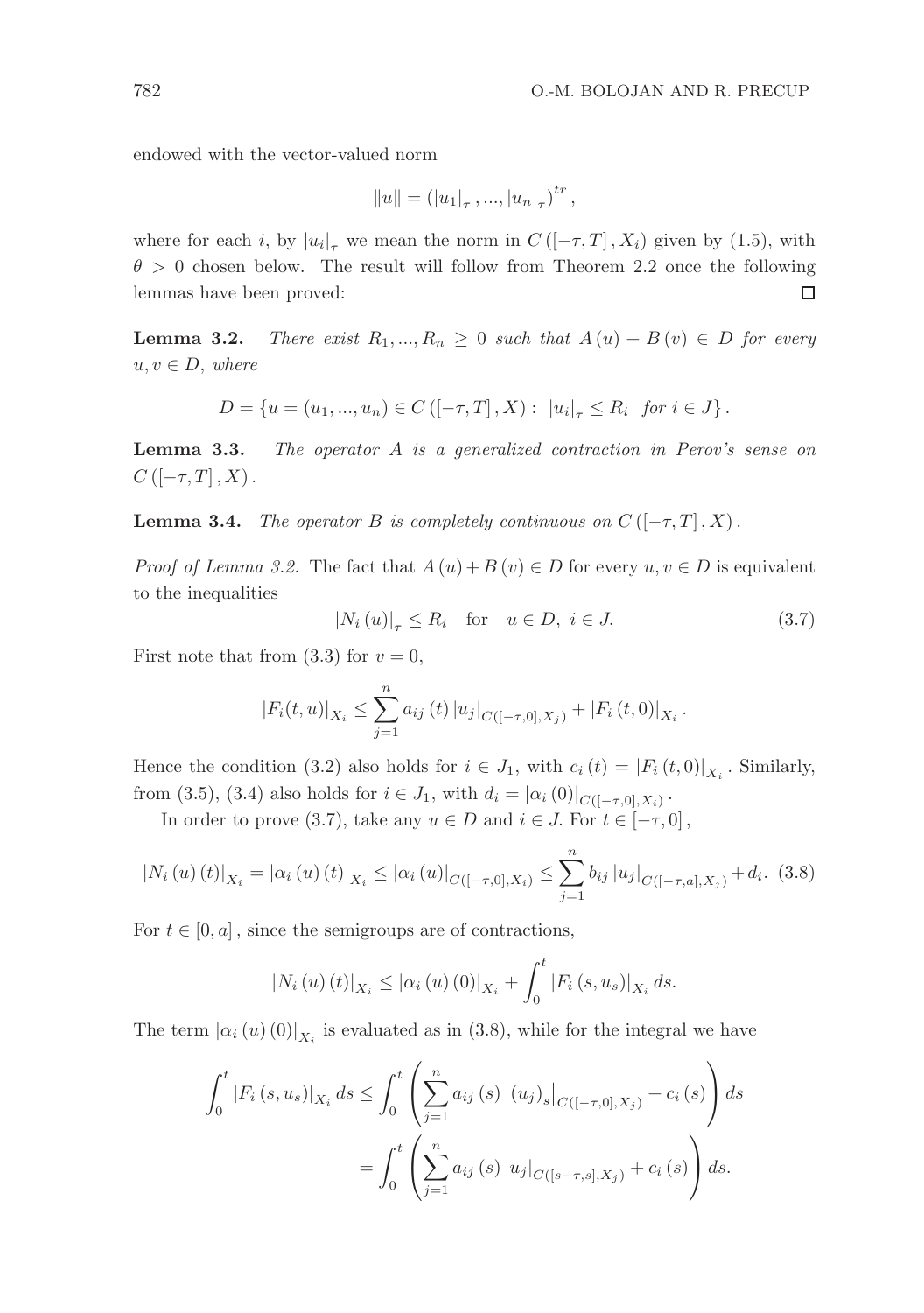Since  $0 \le s \le t \le a$ ,  $|u_j|_{C([s-\tau,s],X_j)} \le |u_j|_{C([-{\tau},a],X_j)}$ . Then

$$
\int_0^t |F_i(s, u_s)|_{X_i} ds \leq \sum_{j=1}^n |a_{ij}|_{L^1(0,a)} |u_j|_{C([-\tau,a],X_j)} + |c_i|_{L^1(0,a)}.
$$

Hence for  $t \in [-\tau, a]$ ,

$$
|N_i(u)(t)|_{X_i} \leq \sum_{j=1}^n (|a_{ij}|_{L^1(0,a)} + b_{ij}) |u_j|_{C([-\tau,a],X_j)} + \gamma_i,
$$

where  $\gamma_i = |c_i|_{L^1(0,a)} + d_i$ . As a result, for every  $i \in J$ , one has the following estimation of the first component from the definition of the norm  $|N_i(u)|_{\tau}$ ,

$$
|N_i(u)|_{C([-{\tau},a],X_i)} \leq \sum_{j=1}^n m_{ij} |u_j|_{C([-{\tau},a],X_j)} + \gamma_i.
$$
 (3.9)

Furthermore, we estimate  $|N_i(u)|_{C_\theta([a-\tau,T],X_i)}$ . To this aim, let  $t \in [a,T]$ . One has

$$
|N_i(u)_t|_{C([-\tau,0],X_i)} = |N_i(u)|_{C([t-\tau,t],X_i)}.
$$

Take any  $s \in [t - \tau, t]$  and try to estimate  $|N_i(u)(s)|_{X_i}$ . For  $s \le a$ , we already have the estimation given by (3.9). Let  $s \in [a, t]$ . Then

$$
|N_i(u)(s)|_{X_i} \leq |\alpha_i(u)(0)|_{X_i} + \int_0^a |F_i(\xi, u_{\xi})|_{X_i} d\xi + \int_a^s |F_i(\xi, u_{\xi})|_{X_i} d\xi
$$
 (3.10)  

$$
\leq \sum_{j=1}^n m_{ij} |u_j|_{C([-\tau, a], X_j)} + \gamma_i + \int_a^s |F_i(\xi, u_{\xi})|_{X_i} d\xi.
$$

Also

$$
\int_{a}^{s} |F_{i}(\xi, u_{\xi})|_{X_{i}} d\xi \leq \int_{a}^{s} \left( \sum_{j=1}^{n} a_{ij}(\xi) |(u_{j})_{\xi}|_{C([-\tau, 0], X_{j})} + c_{i}(\xi) \right) d\xi
$$
  

$$
\leq \sum_{j=1}^{n} \int_{a}^{s} a_{ij}(\xi) |(u_{j})_{\xi}|_{C([-\tau, 0], X_{j})} d\xi + |c_{i}|_{L^{1}(a, T)}.
$$

Now we estimate the integral terms

$$
\int_{a}^{s} a_{ij}(\xi) |(u_{j})_{\xi}|_{C([-{\tau},0],X_{j})} d\xi = \int_{a}^{s} a_{ij}(t) e^{\theta(t-a)} |(u_{j})_{t}|_{C([-{\tau},0],X_{j})} e^{-\theta(t-a)} dt
$$
  

$$
\leq |u_{j}|_{C_{\theta}([a-{\tau},T],X_{j})} \int_{a}^{s} a_{ij}(t) e^{\theta(t-a)} dt.
$$

Let q by the conjugate exponent of p, i.e.,  $1/p + 1/q = 1$ . Using Hölder's inequality,

$$
\int_{a}^{s} a_{ij}(t) e^{\theta(t-a)} dt \le \frac{1}{(q\theta)^{1/q}} |a_{ij}|_{L^{p}(a,T)} e^{\theta(s-a)},
$$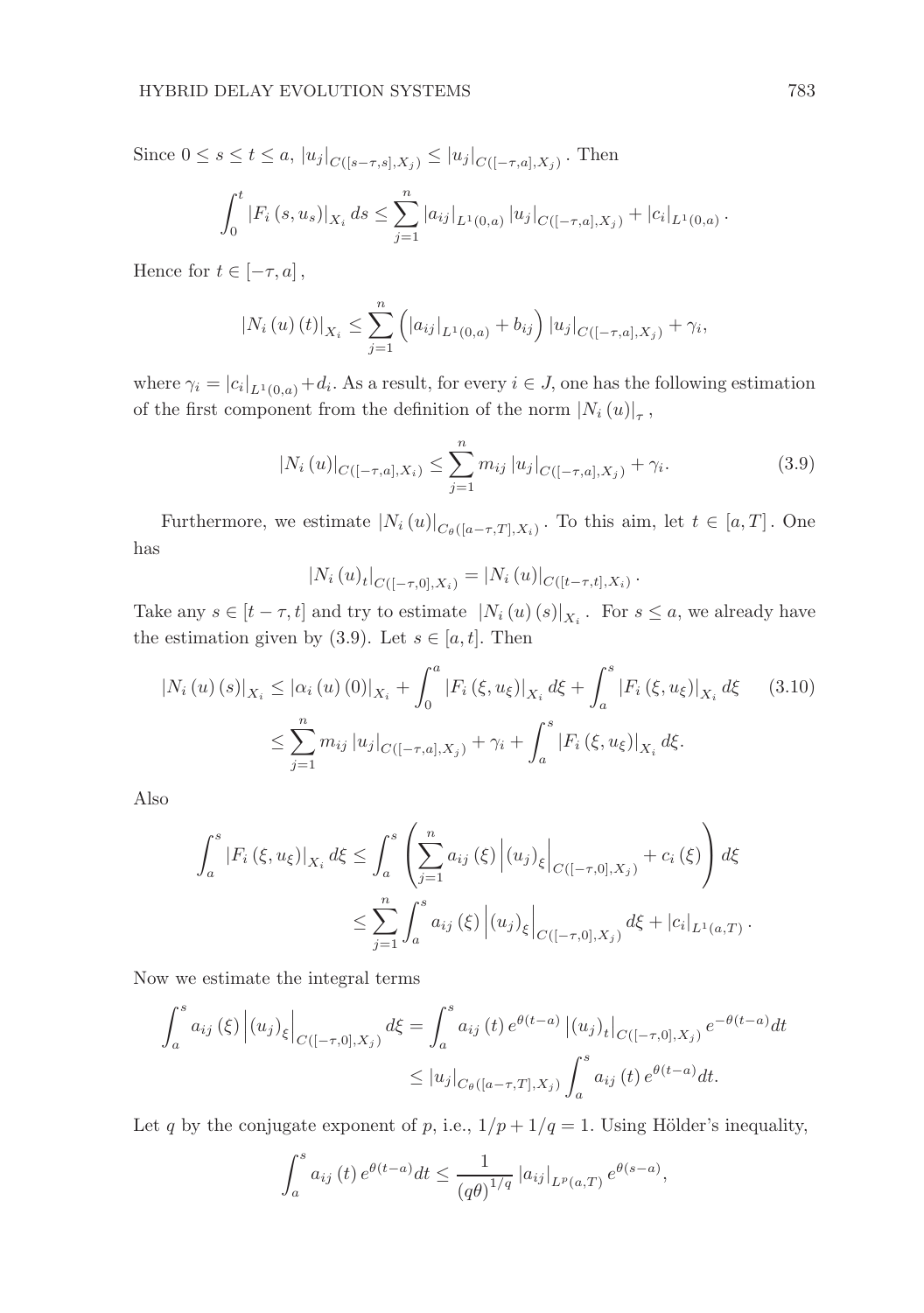one can continue the estimation in (3.10) and obtain

$$
|N_i(u)(s)|_{X_i} \leq e^{\theta(s-a)} \sum_{j=1}^n \left( m_{ij} + \frac{1}{(q\theta)^{1/q}} |a_{ij}|_{L^p(a,T)} \right) |u_j|_{\tau} + \tilde{\gamma}_i,
$$

where  $\widetilde{\gamma}_i = \gamma_i + |c_i|_{L^1(a,T)} = |c_i|_{L^1(0,a)} + d_i$ . Taking the maximum for  $s \in [t - \tau, t]$ yields

$$
|N_i(u)_t|_{C([-{\tau},0],X_i)} \leq e^{\theta(t-a)} \sum_{j=1}^n \left( m_{ij} + \frac{1}{(q\theta)^{1/q}} |a_{ij}|_{L^p(a,T)} \right) |u_j|_{\tau} + \widetilde{\gamma}_i.
$$

Dividing by  $e^{-\theta(t-a)}$  and taking the maximum for  $t \in [a, T]$  gives

$$
|N_i(u)|_{C_{\theta}([a-\tau,T],X_i)} \leq \sum_{j=1}^n \widetilde{m}_{ij} |u_j|_{\tau} + \widetilde{\gamma}_i,
$$

where

$$
\widetilde{m}_{ij} = m_{ij} + \frac{1}{(q\theta)^{1/q}} |a_{ij}|_{L^p(a,T)}.
$$

This together with (3.9) proves that

$$
\left|N_{i}\left(u\right)\right|_{\tau} \leq \sum_{j=1}^{n} \widetilde{m}_{ij} \left|u_{j}\right|_{\tau} + \widetilde{\gamma}_{i}, \quad i \in J,
$$

or under the matricial form

$$
||N(u)|| \le \widetilde{M} ||u|| + \widetilde{\gamma},
$$

where  $\widetilde{M}$  is the  $n \times n$  matrix  $[\widetilde{m}_{ij}]$ , and  $\widetilde{\gamma}$  is the column vector  $(\widetilde{\gamma}_1, ..., \widetilde{\gamma}_n)^{tr}$ . Since the spectral radius of the matrix  $M$  is assumed less than one, and the elements of the matrix  $\widetilde{M}$  can be assumed as close to the elements of M as we wish (by taking a sufficiently large  $\theta > 0$ , from Proposition 2.3 we may consider that the spectral radius of  $\widetilde{M}$  is less than one. The proof is finished if there is a vector  $R = (R_1, ..., R_n)^{tr}$  of nonnegative numbers such that

$$
MR + \widetilde{\gamma} \le R,
$$

that is  $(I - \widetilde{M}) R \geq \widetilde{\gamma}$ . Indeed we can take  $R = (I - \widetilde{M})^{-1} \widetilde{\gamma}$  whose components are nonnegative since the matrix  $I - \widetilde{M}$  is inverse-positive.  $\Box$ 

Proof of Lemma 3.3. Similar estimations to those in the proof of Lemma 3.2 give for  $i \in J_1$  and any  $u, v \in C \left( \left[ -\tau, T \right], X \right)$ ,

$$
|N_i(u) - N_i(v)|_{C([-\tau,a],X_i)} \leq \sum_{j=1}^n m_{ij} |u_j - v_j|_{C([-\tau,a],X_j)}
$$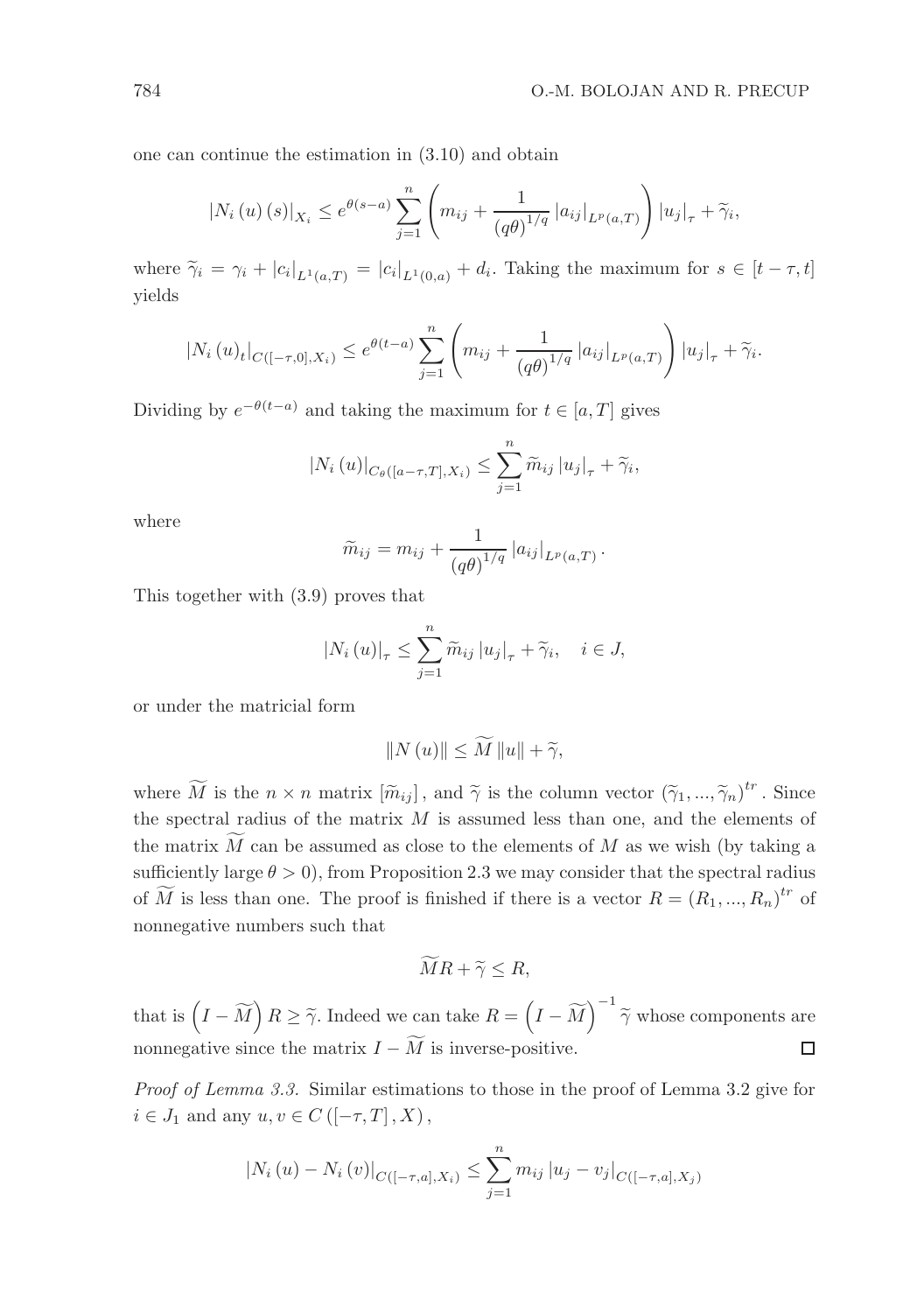and

$$
|N_i (u) - N_i (v)|_{C_{\theta}([a-\tau,T],X_i)} \leq \sum_{j=1}^n \widetilde{m}_{ij} |u_j - v_j|_{\tau}.
$$

Hence

$$
|N_i(u) - N_i(v)|_{\tau} \leq \sum_{j=1}^{n} \widetilde{m}_{ij} |u_j - v_j|_{\tau}.
$$

Since for  $i \in J_2$  the component  $A_i$  of the operator A are zero, Lipschitz inequalities as above also hold with all the Lipschitz constants equal to zero. Consequently,

$$
||A(u) - A(v)|| \le \widehat{M} ||u - v||,
$$
\n(3.11)

where  $\widehat{M}$  is the  $n \times n$  square matrix  $[\widehat{m}_{ij}]$ , with

$$
\widehat{m}_{ij} = \begin{cases}\n\widetilde{m}_{ij} & \text{for } i \in J_1, \ j \in J \\
0 & \text{for } i \in J_2, \ j \in J.\n\end{cases}
$$

Clearly  $\widehat{M} \leq \widetilde{M}$ , hence according to Proposition 2.4, the spectral radius of  $\widehat{M}$  is less than one. Then (3.11) shows that A is a generalized contraction in Perov's sense.  $\Box$ 

*Proof of Lemma 3.4.* The first components  $B_i$  for  $i \in J_1$  are zero, so compact. The continuity and growth conditions for  $F_i$   $(i \in J_2)$  make that the mappings  $u \mapsto F$  $i<sub>i</sub>(t, u<sub>t</sub>)$  are continuous and bounded (send bounded sets into bounded sets). Also from (H4), the operators  $\alpha_i$  and  $S_i(t)$  are compact for  $i \in J_2$  and  $t > 0$ . Then the generalized version of the Arzel`a–Ascoli theorem for functions with values in a metric space (see, e.g., [34, pp 72-74] and [43, p 296]), guarantees that the operator  $B_i$  is completely continuous for every  $i \in J_2$ . □

For the next result, none of the mappings  $\alpha_i$  is assumed to be completely continuous.

**Theorem 3.5.** Assume that the conditions (H1),  $(H2^*)$  and  $(H3^*)$  hold for every  $i \in J_1$ , and that (H1<sup>\*</sup>), (H2) and (H3<sup>\*</sup>) hold for every  $i \in J_2$ . In addition assume that the spectral radius of the  $n \times n$  square matrix  $M = [m_{ij}]$ , where

$$
m_{ij} := |a_{ij}|_{L^{1}(0,a)} + b_{ij}, \qquad (3.12)
$$

is less than one. Then the problem (1.1) has at least one mild solution on  $[-\tau, T]$ . In case that  $m = n$ , the solution is unique.

**Proof.** The only one difference is the way that the operator N is split as  $N = A + B$ . Now we take

$$
A = (N_1, ..., N_m, A_{m+1}, ..., A_n), \quad B = (0, ..., 0, B_{m+1}, ..., B_n),
$$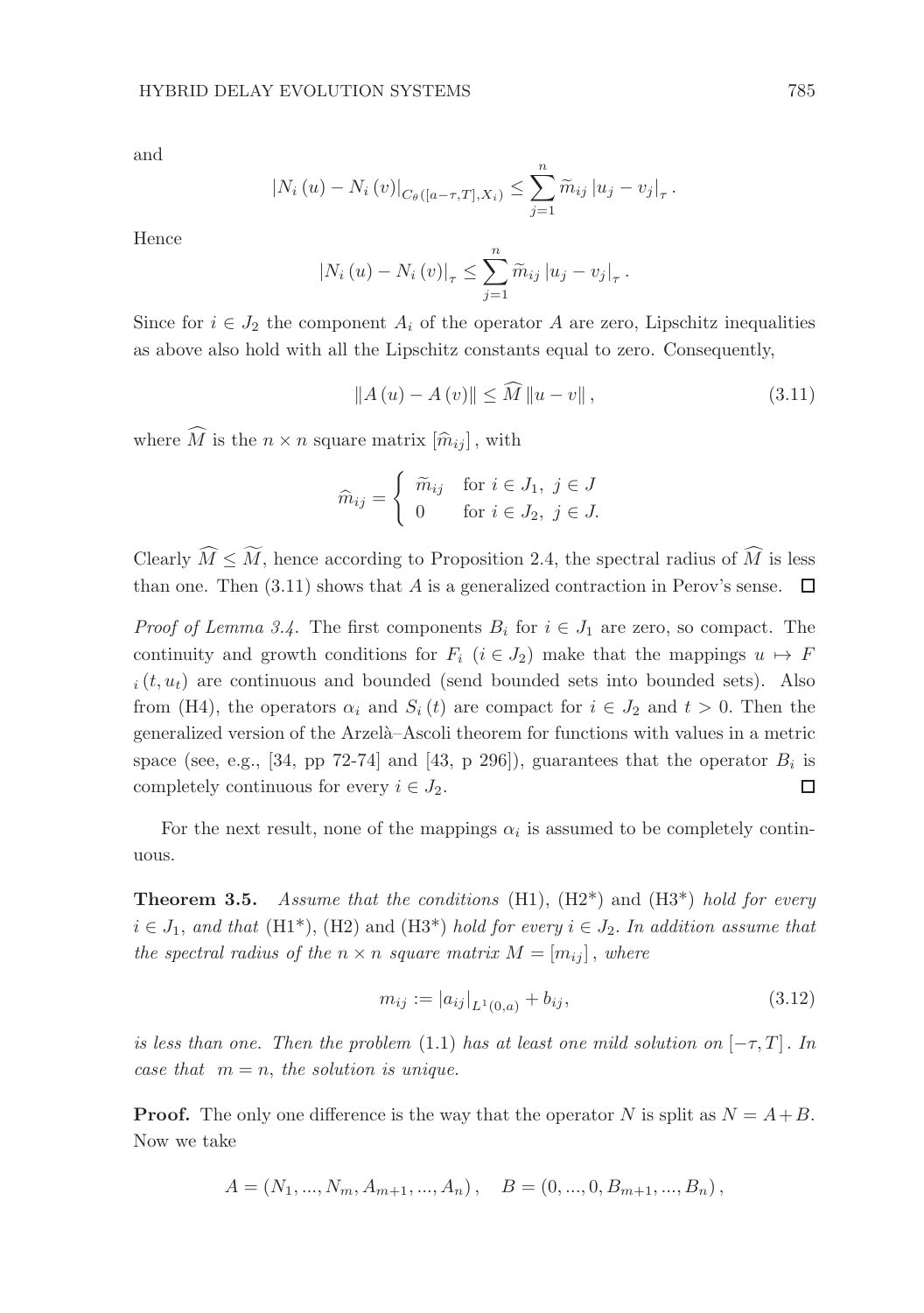where for  $i \in J_2$ ,

$$
A_{i}(u)(t) = \begin{cases} \alpha_{i}(u)(t), & t \in [-\tau, 0], \\ S_{i}(t) \alpha_{i}(u)(0), & t \in [0, T], \end{cases}
$$

and

$$
B_{i}(u)(t) = \begin{cases} 0, & t \in [-\tau, 0], \\ \int_{0}^{t} S_{i}(t-s) F_{i}(s, u_{s}) ds, & t \in [0, T]. \end{cases}
$$

The operator  $B$  is completely continuous, while  $A$  satisfies

$$
||A(u) - A(v)|| \leq \widehat{M}^0 ||u - v||,
$$

where  $\widehat{M}^0$  is the  $n \times n$  square matrix  $\left[\widehat{m}_{ij}^0\right]$ , with

$$
\widehat{m}_{ij}^0 = \begin{cases}\n\widetilde{m}_{ij} & \text{for } i \in J_1, \ j \in J \\
b_{ij} & \text{for } i \in J_2, \ j \in J,\n\end{cases}
$$

which also satisfies  $\widehat{M}^0 \leq \widetilde{M}$ .

We conclude by two examples illustrating our main result.

Example 1. Consider the semilinear delay transport system

$$
\begin{cases}\nu_1'(t) + d^1 \cdot \nabla u_1(t) = \alpha_{11}(t)u_1(t-\tau) + \alpha_{12}(t)\sin u_2(t-\tau), & t \in [0, T], \\
u_2'(t) + d^2 \cdot \nabla u_2(t) = \alpha_{21}(t)\cos u_1(t-\tau) + \alpha_{22}(t)u_2(t-\tau), & t \in [0, T], \\
u_1(t) = \int_0^a (\beta_{11}(t)u_1(t+s) + \beta_{12}(t)u_2(t+s))ds, & t \in [-\tau, 0], \\
u_2(t) = \int_0^a (\beta_{21}(t)u_1(t+s) + \beta_{22}(t)u_2(t+s))ds, & t \in [-\tau, 0].\n\end{cases}
$$
\n(3.13)

Here,  $d^1, d^2 \in \mathbb{R}^n$ ;  $\alpha_{ij} \in C[0, T]$  and  $\beta_{ij} \in L^1(-\tau, 0)$ , for  $i, j = 1, 2$ ;  $a \in [0, T]$ ; and  $u_i(t)(x) = u_i(t, x)$  for  $x \in \mathbb{R}^n$ ,  $i = 1, 2$ . Also, by a notation like  $\sin u_2(t - \tau)$  we mean the function  $x \mapsto \sin(u_2 (t - \tau, x))$ .

Let us consider  $X_i = L^{r_i}(\mathbb{R}^n)$ , with  $1 \leq r_i < \infty$  for  $i = 1, 2$ . Then (see [43, p 88]), the operators  $A_i$   $(i = 1, 2)$  defined by

$$
D(A_i) = \{ v \in X_i : d^i \cdot \nabla v \in X_i \}
$$

$$
A_i v = -d^i \cdot \nabla v = -\sum_{j=1}^n d^i_j \frac{\partial v}{\partial x_j},
$$

are generators of the  $C_0$ -groups of isometries  $\{S_i(t); t \in \mathbb{R}\},$ 

$$
S_i(t)v(x) = v(x - td^i), \text{ for } v \in X_i, t \in \mathbb{R}, x \in \mathbb{R}^n.
$$

In this case all the assumptions of Theorem 3.1 are satisfied with  $J = J_1 = \{1, 2\}$ ,  $J_2 = \emptyset$ ,  $a_{ij}(t) = |\alpha_{ij}(t)|$  (absolute value) and  $b_{ij} = |\beta_{ij}|_{L^1(-\tau,0)}$ . Therefore, if the

 $\Box$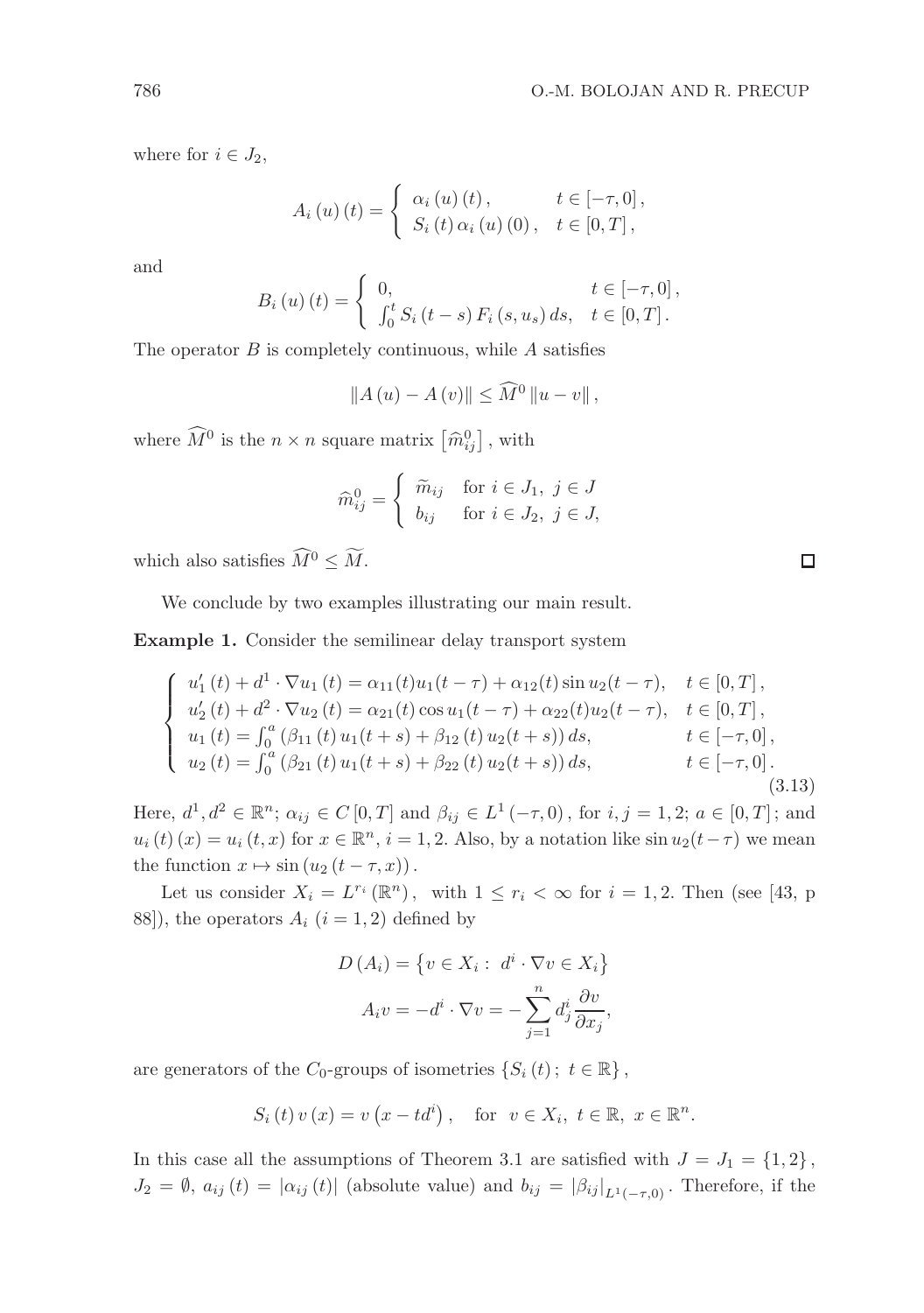spectral radius of the matrix

$$
M = \begin{bmatrix} |\alpha_{11}|_{L^1(0,a)} + |\beta_{11}|_{L^1(-\tau,0)} & |\alpha_{12}|_{L^1(0,a)} + |\beta_{12}|_{L^1(-\tau,0)} \\ |\alpha_{21}|_{L^1(0,a)} + |\beta_{21}|_{L^1(-\tau,0)} & |\alpha_{22}|_{L^1(0,a)} + |\beta_{22}|_{L^1(-\tau,0)} \end{bmatrix}
$$

is less than one, then the problem (3.13) has a unique mild solution in  $C([-\tau, T]$ ,  $L^{r_1}(\mathbb{R}^n)\times L^{r_2}(\mathbb{R}^n)).$ 

Example 2. Let us consider a semilinear reaction-diffusion system of two Mackey-Glass type diffusive equations, with multi-point nonlocal initial conditions

$$
\begin{cases}\n\frac{\partial u}{\partial t}(t,x) - d_1 \Delta u(t,x) = f(t, u_t, v_t) u(t-\tau, x) - \lambda_1 u(t,x) - a_{12}(t) v(t,x), & \text{in } Q, \\
\frac{\partial v}{\partial t}(t,x) - d_2 \Delta v(t,x) = g(t, u_t, v_t) v(t-\tau, x) - \lambda_2 v(t,x) - a_{21}(t) u(t,x), & \text{in } Q, \\
\frac{\partial u}{\partial \nu}(t,x) = \frac{\partial v}{\partial \nu}(t,x) = 0, & \text{on } \Sigma,\n\end{cases}
$$

$$
u(t, x) = \varphi(t) (x) + \sum_{k=1}^{p_1} \alpha_{1k} u(t_{1k} + t, x),
$$
 in  $Q_{\tau}$ ,

$$
\begin{cases}\n u(t,x) = \varphi(t)(x) + \sum_{k=1}^{p_1} \alpha_{1k} u(t_{1k} + t, x), & \text{in } Q_7, \\
 v(t,x) = \psi(t)(x) + \sum_{j=k}^{p_2} \alpha_{2k} v(t_{2k} + t, x), & \text{in } Q_7,\n\end{cases}
$$
\n(3.14)

where  $Q = [0, T] \times \Omega$ ,  $\Sigma = [0, T] \times \partial \Omega$ ,  $Q_{\tau} = [-\tau, 0] \times \Omega$ ,  $\Omega \subset \mathbb{R}^{n}$  is a smooth bounded domain,  $d_1, d_2, \lambda_1, \lambda_2 > 0, \tau \ge 0$  and  $0 < t_{i1} < ... < t_{ip_i} \le T$  for  $i = 1, 2$ .

We assume that  $f, g : [0, T] \times C \left( [-\tau, 0], L^2(\Omega) \times L^2(\Omega) \right) \to \mathbb{R}$  are continuous;  $\varphi$ ,  $\psi \in C([-\tau, 0], L^2(\Omega))$ ;  $|f(t, u, v)| \leq a_{11}(t)$ ,  $|g(t, u, v)| \leq a_{22}(t)$  for all  $t \in [0, T]$ and  $u, v \in C[-\tau, 0]$ ; and that  $a_{ij} \in L^1(0,T; \mathbb{R}_+)$  with  $a_{ij}|_{[0,a]} \in L^p(0,a)$  for some  $p > 1$ , where  $a = \max \{t_{ij} : j = 1, ..., p_i; i = 1, 2\}$ .

We apply Theorem 3.5 with  $X_1 = X_2 = L^2(\Omega)$ , and to the operators  $A_i$ :  $D(A_i) \to L^2(\Omega)$   $(i = 1, 2)$  given by

$$
D(A_i) = \left\{ u \in H^2(\Omega) : \frac{\partial u}{\partial \nu} = 0 \text{ on } \partial \Omega \right\},\
$$
  

$$
A_i u = d_i \Delta u - \lambda_i u,
$$

which generate compact semigroups [11, Theorem 1.11.8]. Here  $J_1 = \emptyset$  and  $J_2 = J =$  $\{1,2\}, b_{ii} = \sum_{k=1}^{p_i} |\alpha_{ik}|$   $(i = 1, 2)$  and  $b_{12} = b_{21} = 0$ . Therefore, if the spectral radius of the matrix

$$
M = [ |a_{ij}|_{L^1(0,a)} + b_{ij} ]_{i,j=1,2}
$$

is less than one, then the problem (3.14) has at least one mild solution in  $C([-\tau, T]$ ,  $L^2(\Omega)\times L^2(\Omega)$ .

#### ACKNOWLEDGEMENTS

This work was supported by a grant of the Romanian National Authority for Scientific Research, CNCS–UEFISCDI, project number PN-II-ID-PCE-2011-3-0094 and by a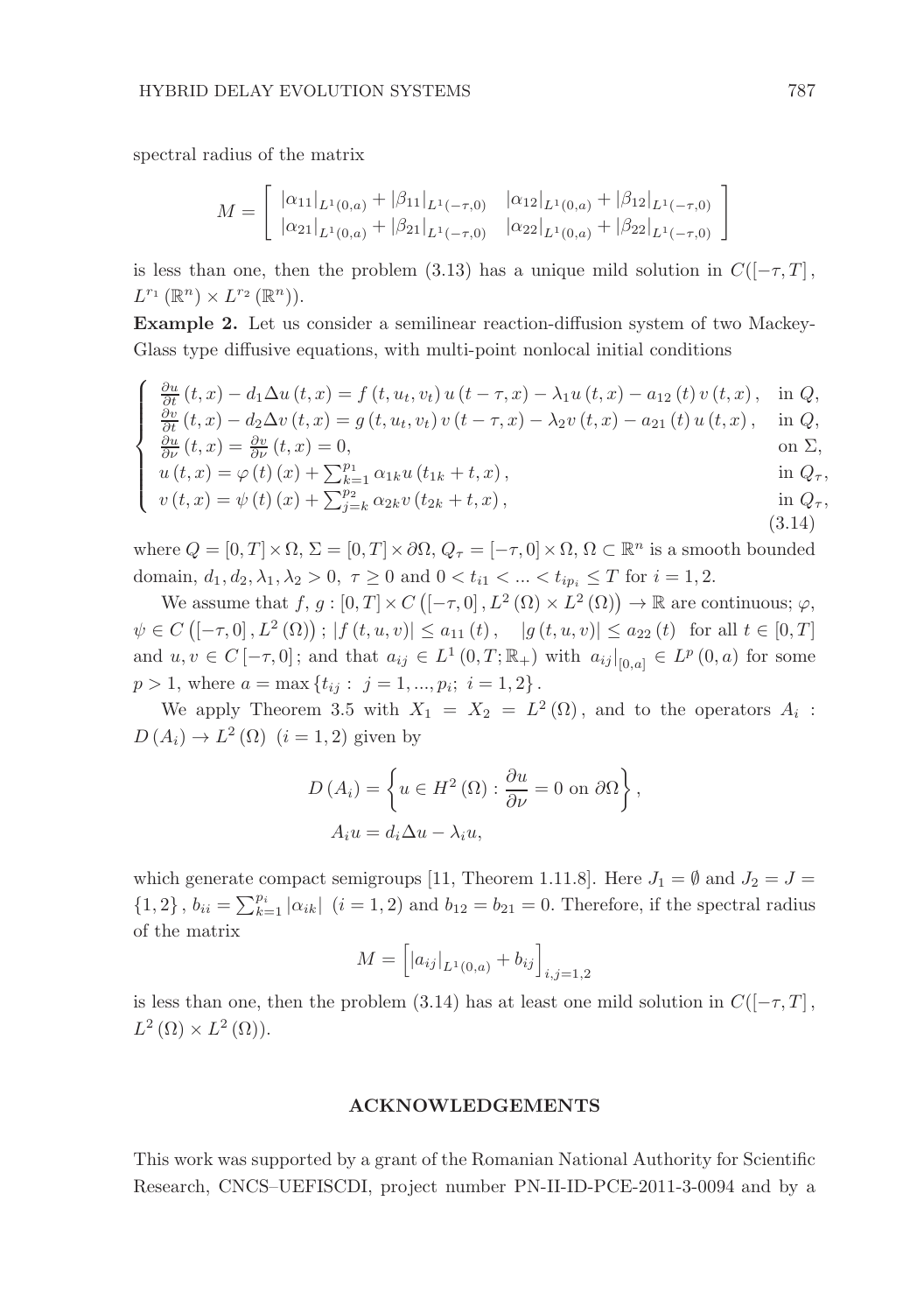grant of the Babes-Bolyai University of Cluj-Napoca, through GTC-2016, project number 31782, project title "Operator methods for nonlinear systems with nonlocal conditions and applications".

#### REFERENCES

- [1] A. Berman, R.J. Plemmons, Nonnegative Matrices in the Mathematical Sciences, SIAM, Philadelphia, 1994.
- [2] O. Bolojan-Nica, G. Infante, P. Pietramala, Existence results for impulsive systems with initial nonlocal conditions, Math. Model. Anal., 18 (2013), 599–611.
- [3] O. Bolojan, R. Precup, Implicit first order differential systems with nonlocal conditions, Electron. J. Qual. Theory Differ. Equ. 69 (2014), 1–13.
- [4] O. Bolojan, R. Precup, Semilinear evolution systems with nonlinear constraints, Fixed Point Theory 17 (2016), 275–288.
- [5] O. Bolojan-Nica, G. Infante, R. Precup, Existence results for systems with coupled nonlocal initial conditions, Nonlinear Anal. 94 (2014), 231–242.
- [6] O. Bolojan, G. Infante, R. Precup, Existence results for systems with coupled nonlocal nonlinear initial conditions, Math. Bohem. 140 (2015), 371–384.
- [7] A. Boucherif, H. Akca, Nonlocal Cauchy problems for semilinear evolution equations, Dynam. Systems Appl. 11 (2002), 415–420.
- [8] A. Boucherif, R. Precup, On the nonlocal initial value problem for first order differential equations, Fixed Point Theory 4 (2003), 205-212.
- [9] A. Boucherif, R. Precup, Semilinear evolution equations with nonlocal initial conditions, Dynam. Systems Appl. 16 (2007), 507–516.
- [10] M. Burlică, D. Rosu, I.I. Vrabie, Abstract reaction-diffusion systems with nonlocal initial conditions, Nonlinear Anal. 94 (2014), 107–119.
- [11] M.-D. Burlică, M. Necula, D. Roșu, I.I. Vrabie, *Delay Differential Evolutions* Subjected to Nonlocal Initial Conditions, Chapman and Hall/CRC Press, 2016.
- [12] L. Byszewski, Theorems about the existence and uniqueness of solutions of semilinear evolution nonlocal Cauchy problems, J. Math. Anal. Appl. 162 (1991), 494–505.
- [13] T. Cardinali, R. Precup, P. Rubbioni, A unified existence theory for evolution equations and systems under nonlocal conditions, J. Math.Anal.Appl. 432  $(2015), 1039-1057.$
- [14] J. Chabrowski, On nonlocal problems for parabolic equations, Nagoya Math. J. 93 (1984), 109–131.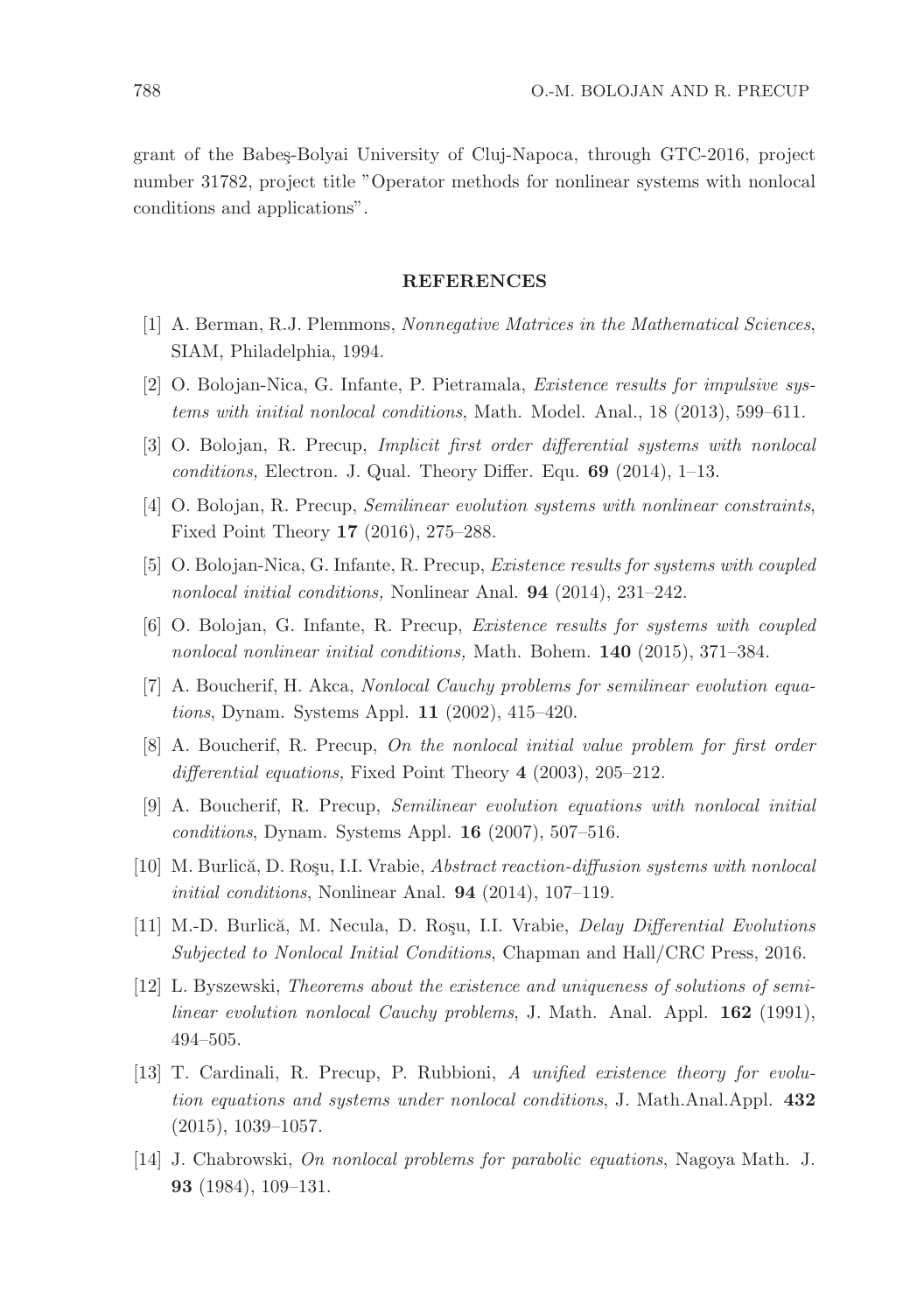- [15] T. Cazenave, A. Haraux, An Introduction to Semilinear Evolution Equations, Oxford University Press, New York, 1998.
- [16] N. Cioranescu, Sur les conditions linéaires dans l'intégration des équations différentielles ordinaires, Math. Z. 35 (1932), 601–608.
- [17] R. Conti, Recent trends in the theory of boundary value problems for ordinary differential equations, Boll. Un. Mat. Ital.  $22$  (1967), 135–178.
- [18] K. Deng, Exponential decay of solutions of semilinear parabolic equations with initial boundary conditions, J. Math. Anal. Appl. 179 (1993), 630–637.
- [19] J. García-Falset, S. Reich, *Integral solutions to a class of nonlocal evolution equa*tions, Commun. Contemp. Math. 12 (2010), 1032–1054.
- [20] J.A. Goldstein, Semigroups of Linear Operators and Applications, Oxford University Press, New York, 1985.
- [21] G. Infante, M. Maciejewski, Multiple positive solutions of parabolic systems with nonlinear, nonlocal initial conditions, submitted.
- [22] D. Jackson, Existence and uniqueness of solutions to semilinear nonlocal parabolic equations, J. Math. Anal. Appl. 172 (1993), 256–265.
- [23] G.L. Karakostas, P.Ch. Tsamatos, Existence of multiple positive solutions for a nonlocal boundary value problem, Topol. Methods Nonlinear Anal. 19 (2002), 109–121.
- [24] A.A. Kerefov, Nonlocal boundary value problems for parabolic equations (Russian), Differ. Uravn. 15 (1979), 74–78.
- [25] V. Kolmanovskii, A. Myshkis, Applied Theory of Functional Differential Equations, Kluwer, Dordrecht, 1992.
- [26] Y. Lin, J.H. Liu, Semilinear integrodifferential equations with nonlocal Cauchy problem, Nonlinear Anal. 26 (1996), 1023-1033.
- [27] J.H. Liu, A remark on the mild solutions of non-local evolution equations, Semigroup Forum 66 (2003), 63–67.
- [28] M. McKibben, Discovering Evolution Equations with Applications, Vol. I, Chapman &Hall/CRC, 2011.
- [29] M. Necula, I.I. Vrabie, Nonlinear delay evolution inclusions with general nonlocal initial conditions, Ann. Acad. Rom. Sci. Ser. Math. 7 (2015), 67-97.
- [30] O. Nica, Initial-value problems for first-order differential systems with general nonlocal conditions, Electron. J. Differential Equations 2012 (2012), no. 74, 1–15.
- [31] O. Nica, R. Precup, On the nonlocal initial value problem for first order differential systems, Stud. Univ. Babeş-Bolyai Math.  $56$  (2011), no. 3, 125–137.